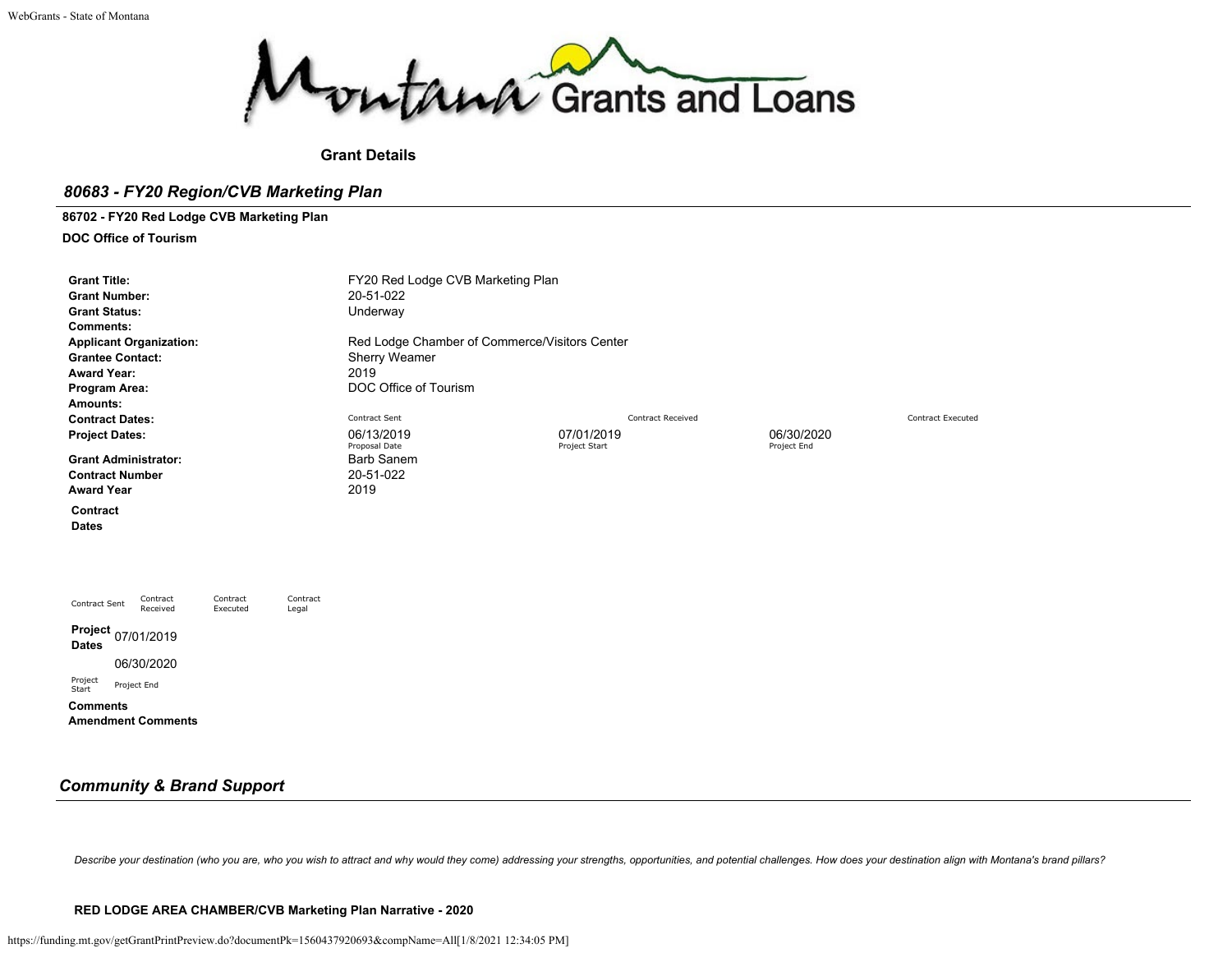## **DESCRIBE YOUR DESTINATION**

Nestled in Montana's magnificent BeartoothMountains and surrounded by CusterGallatinNational Forest, Red Lodge delivers world-class outdoor recreation and access to YellowstoneNational Park via the world-renowned Beartooth Highway. In our historic downtown, you'll enjoy locally owned shops, quality restaurants and plenty of first-class accommodations and entertainment. No matter what the season, Red Lodge is your Base Camp to the Beartooths.

The Red Lodge visitor arrives here looking forward to its natural beauty and quaint charm. What they discover is its magic. And for that, they return again and again, over a lifetime. Like so much of Montana, Red Lodge is surrounded by natural splendor -- Montana's highest peaks frame our back yards, its crystal-clear waterways tumble down our valleys, and that unique combination of pine and aspen scents invigorate our air. But as the Red Lodge visitor knows, we have something special going on here; we're just far enough off the beaten path that locals truly appreciate visitors, we want to say Hello when we see someone new in town, and we do not just throw out the welcome mat for you, we show you why we love living here.

Today's travelers are looking for that kind of experience, and it's one Red Lodge excels at delivering.

A year-round population of just over 2,000 and an historic Main Street business district with great restaurants, shopping, entertainment, and accommodations means a stay in Red Lodge is an opportunity to make friends with locals.

Red Lodge, Montana, 2016 Gateway Community of the Year, anchors the most scenic route into YellowstoneNational Park: the 68-mile alpine and structural wonder of the Beartooth Highway, an "All-American Road". Open late May-October, visitors come from around the world to experience its summer snowfields, high-mountain vistas, and legendary curves.

Sitting on the edge of a National Forest, Red Lodge lays claim to more than 3.6 million acres of uninterrupted and unspoiled wild country as our "backyard." Much of that is easily accessible with wellmarked trails for hikers, horseback riders, and many near town are even open to bicyclists. Whatever the day's adventures entail, Red Lodge is the perfect Base Camp to the Beartooths.

Red Lodge is easily accessed from Interstate I-90 via State Hwy 212 from Laurel and Hwy 78 from Columbus. It is a one hour drive from Logan International Airport in Billings which is served by four major Airlines, United, Delta, Alaska and American Airlines, and by Cody's airport which is served by United and Delta.

## **OUR STRENGTHS:**

#### **Gateway to Yellowstone National Park**

*The Most Scenic Route to Yellowstone Park*, over the Beartooth Highway

## **The Beartooth Highway**

Dubbed "the most beautiful roadway in America" by On the Road correspondent Charles Kuralt, the Beartooth Highway climbs to an astounding 10,947 feet above sea level. As it winds its way from Red Lodge to YellowstoneNational Park, the Highway traverses an impressive range of ecosystems and geological wonders. At the highway's summit, travelers find themselves in a sky-high world of glacial cirques, clear alpine lakes, and snow that lingers through the summer months.

#### **Gateway to the Absaroka-Beartooth Wilderness**

Our back yard consists of millions of acres of high-country wilderness. As early as 1897, trails began snaking their way up the West Fork canyon, cleared by hand with saws and pickaxes. Today those same trails can take you to pristine country where visitors can enjoy a variety of outdoor activities.

#### **Great Shops, Restaurants and Music Entertainment**

Charming historic downtown hosts a variety of locally owned stores run by helpful, knowledgeable staff. Pop into one of the many restaurants for a quick burger and a locally brewed beer, or experience fine dining featuring wild game and other local fare. In 2018, eight of our local restaurants were selected to participate in Taste Our Place which is a program launched by the State of Montana. The Taste Our Place logo is a declaration of authentic Montana Quality. Relax and listen to some great music from our many local musicians or attend a first run movie at the historic RomanTheater.

#### **Year-round Skiing**

During the winter months enjoy bountiful snow, shimmering blue skies and terrain for all abilities that make for great fun on the slopes. Open from mid-November through mid-April.

During the summer months, the Beartooth Highway is your chair lift to acres of open terrain for skiing and snowboarding. For those that are not much interested in hiking there is BeartoothBasin with two permanent poma lifts for skier access to the TwinLakes headwall.

#### **Arts and Culture**

Catch the spirit of today at one of the many art and photography galleries in town or experience various styles of art at the Carbon County Arts Guild & Depot Gallery and the Red Lodge Clay Center. For history enthusiasts, Red Lodge is home to the Carbon County Historical Society and Museum where visitors can learn about the colorful history of Red Lodge and the surrounding areas.

#### **Events and Attractions**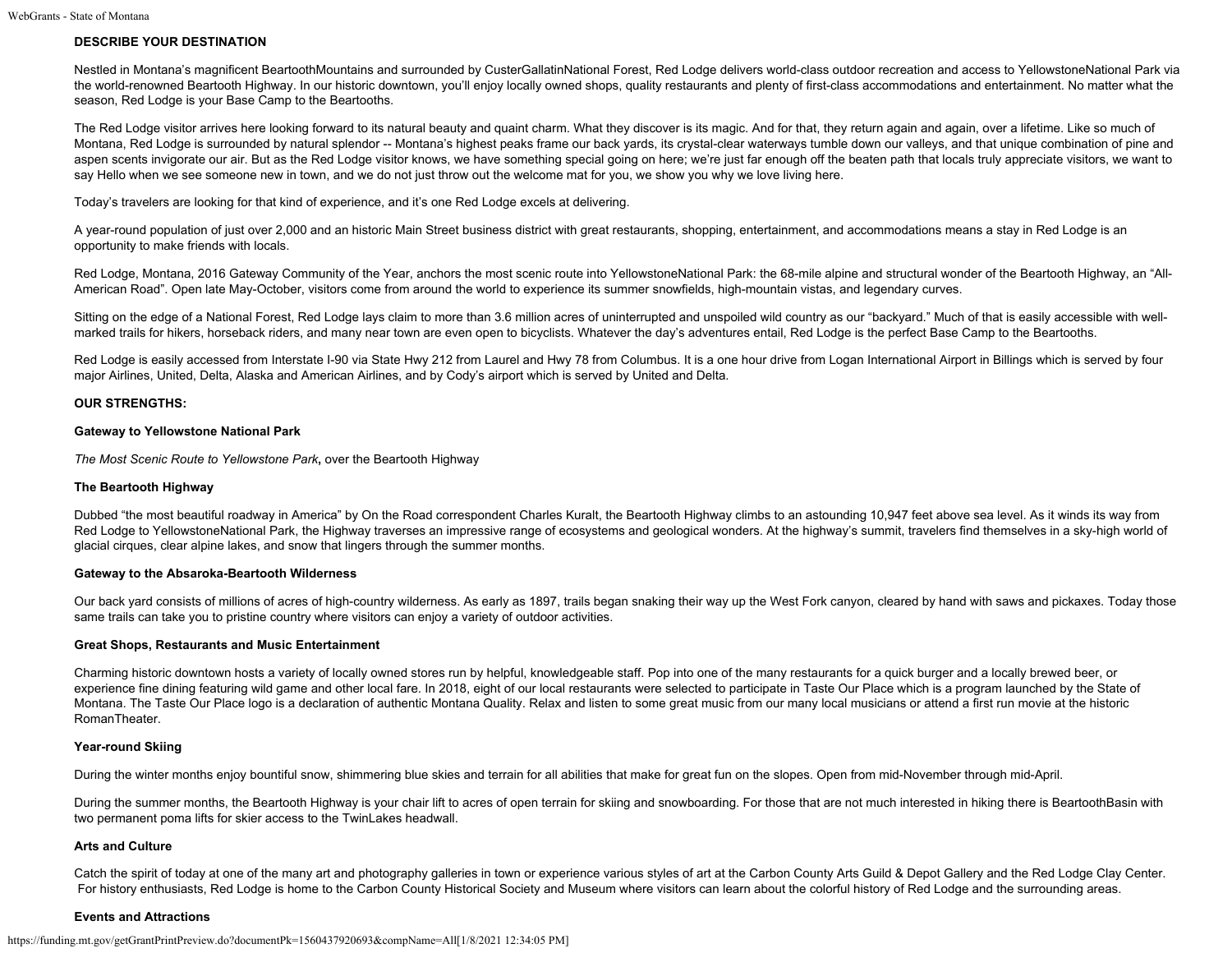Red Lodge is home to many events and year-round attractions. Yellowstone Wildlife Sanctuary - Home of Champions Rodeo - Beartooth Rally - Winter Fest - National Finals Ski-Joring - Christmas Stroll - Fun Run - Iron Horse Motorcycle Rodeo - Red Lodge Songwriter Festival - Bearcreek Downs Pig Races - Beartooth Run – Shredfest, Cruisen' Red Lodge and many more.

## **Proximity to Billings**

Billings is the largest city in Montana with a population of over 110,000 and a major transportation hub for South Central Montana. Travelers can reach Billings by air, bus or car on two east and west and north and south Interstates highways. BillingsLoganInternationalAirport is served by four major airlines United, Delta, Alaska, and American.

#### **Amenities**

Red Lodge may seem like a remote destination to some visitors, but they will be pleased to find we have the same amenities and comforts as they have at home, and more than adequate cell phone coverage and broadband internet in most areas.

#### **OPPORTUNITIES:**

#### **Motorcycle/Auto Groups**

The Beartooth Highway was recently voted the *Number 1 Motorcycling Road in America* by the American Motorcyclist Association. It is a "bucket list" item for many motorcycle enthusiasts.

#### **Small Groups**

Red Lodge is the perfect destination for small groups. RV clubs, executive retreats, conventions of 200 people or less, craft clubs, all find the comfortable meeting spaces and hospitality of Red Lodge a great place to spur creativity, make new friendships and renew old relationships.

#### **Weddings/Reunions**

Picturesque venues, quality lodging options and numerous recreational opportunities in the surrounding area make Red Lodge the perfect setting to gather family and friends for your wedding or reunion.

#### **Tournaments/Community Events**

The newly revamped Roosevelt Center, our modern high school auditorium, and other historic venues, provide the opportunity to house tournaments as well as larger community events.

## **Outdoor Competitions**

Challenging, yet stunningly beautiful terrain attracts competitors from around the country to a multitude of outdoor events. Included among these events are the Beartooth Run, Nitty Gritty Road Race, Collegiate Ski Races, National Ski Joring Championships and the summer Shredfest which is the only summer qualifier in North America for the Freeride World Tour.

## **Media Partnership Opportunities**

Billings has a wide reach with television, radio and print media that we can better utilize with positive and timely press releases and promotional partnering. Quarterly, the Billings Gazette features what is going on in Red Lodge in its Explore editorial section. More can be done with KTVQ, KULR, YPR, and the print media options in Billings, Yellowstone Valley Women, and Magic Magazine, among others.

#### **Annual Events**

Red Lodge has a growing number of competitive, recreational and cultural events. Many of these events take place during the summer months but winter events such as the Alpine Ski Races, National Ski Joring Championships, and Winter Fest also attract visitors from in state and out of state locations. In the Summertime we have Red Lodge Music Festival, Red Lodge Songwriter Festival, Fourth of July Rodeos and Parades, Beartooth Basin Summer Ski Area, Beartooth Bike Rally, Cruisen' Red Lodge Vintage Car Show, and Labor Day Fun Run just to name a few.

## **CHALLENGES:**

## **Making Red Lodge a Destination**

Red Lodge is used as a 'Pass Through" for the Beartooth Highway and Yellowstone Park in the Summer. If we can influence a small percentage of summer travelers to stay one additional night in Red Lodge and enjoy all the offerings of our town and surrounding area, it will make a significant impact on our local economy. In the winter months we need to reinforce Red Lodge as a winter destination to skiers and non-skiers alike. First class restaurants, comfortable accommodations, great shopping, restful relaxation, ice-skating, Nordic skiing, wildlife viewing, and hiking are a few of the winter time activities available in Red Lodge. Red Loge mountain is a fabulous, family-oriented alpine ski area.

## **Location and Way Finding Signage**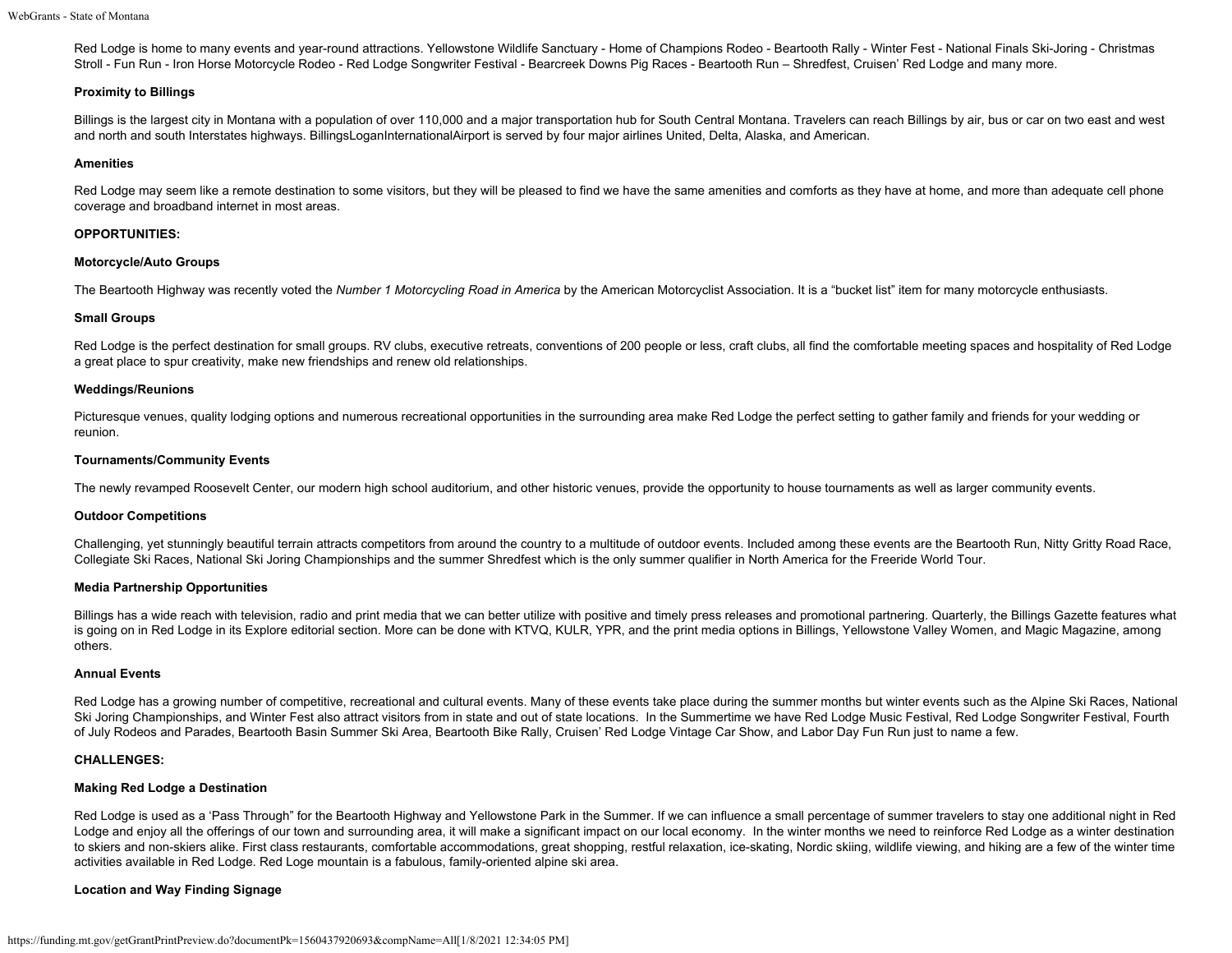#### WebGrants - State of Montana

Red Lodge is miles from a major highway. Montana Highway signs point Yellowstone Park travelers past Red Lodge exits or towards the Chief Joseph Highway in Wyoming.

Montana is perceived as challenging to access. In addition to the states' destination attribute weaknesses, both the Montana and Red Lodge brand brings with it this perceived access challenge.

#### **Beartooth Highway is Seasonal**

Weather and snow plow funding often delay the opening of the Beartooth Highway in the spring. Snowstorms will temporarily close the road. Timely communication of the road status is challenging with reports of closures carrying a higher priority than reports of the Highway re-opening. The portion of the Highway located in Wyoming is a secondary priority for snowplows.

#### **Make Winter Success Less Dependent on the Snow Conditions at Red Lodge Mountain**

Red Lodge Mountain is the major draw for Red Lodge in the winter season. The town's commerce follows the quality of the snow conditions on the mountain. We can reduce the dips when snow conditions are not at their best by promoting all of the other amenities, events and winter time activities going on in Red Lodge. Red Lodge is within easy reach of public access to BLM lands, Forest Service lands, and national parks. Hiking, cross country skiing, wildlife viewing, scenic drives, shopping, fine dining, and relaxing in one of our great accommodations to name a few.

#### **Online Mapping Services**

Google Maps and others report inaccurate information for routes and business addresses.

#### **Lack of City Marketing Support**

While the City of Red Lodge collects a Resort Tax, the governing body offers no marketing or promotional funds for Red Lodge.

#### **Perceived lack of comforts/technologies**

Montana is perceived to be somewhat remote and lacking many of the amenities and technologies those travelers who may be less outdoor minded are looking for.

Perceived costs and time requirements inhibit visitation to Montana. Research showsfocus group and in-depth participants expressed serious concerns about the cost of a trip to Montana. Beyond the cost of traveling to Montana, many generally felt that a trip to Montana would require a significant investment of time.

## **COMPETITOR ANALYSIS:**

#### **Jackson Hole, WY**

Popular tourism destination because of its proximity to Yellowstone & Grand Teton National Parks. Website, mobile, social media, and internet advertising resources.

## **Livingston, MT/Gardiner, MT**

Way finding signage on I-90. Year-round entrance to Yellowstone Park.

## **Bozeman, MT / Big Sky, MT**

Greater variety in lodging, dining and shopping opportunities, including groups, conventions and conferences. Proximity to Yellowstone Park. Four-season activities. Popular ski area. Cultural, historic, and educational activities, events, and attractions. Significantly greater marketing dollars.

#### **West Yellowstone, MT**

West entrance to Yellowstone Park. The name West Yellowstone. More lodging and dining options. Significantly greater marketing dollars.

## **Cody, WY**

Eastern gateway to Yellowstone Park, access to five scenic byways including Chief Joseph Highway is a second route to Beartooth Highway and Northeast entrance. Lodging options, Buffalo Bill Center of the West, regional airport. By partnering with Wyoming Tourism, Cody has successfully marketed itself as "Yellowstone Country" and its airport "Yellowstone Airport." Significantly more funding for promotion is directed to Cody by local, county and state monies.

#### **Colorado**

Travelers' perceptions make Colorado Montana's top competitor. In addition to awareness, demand, excitement for and visitation at significantly higher rates than Montana, research illuminated the directly competitive relationship Colorado represents. In discussing where to go in the West and Montana specifically, it was clear that most research participants viewed Colorado as the destination they would be heavily weighing Montana against, and a more persuasive one at that. These travelers felt Colorado had similar offerings on a basic level—spectacular natural beauty, abundance of outdoor recreation, outdoor culture, winter sports. Very importantly, Colorado's cities, infrastructure and mature tourism product were seen as providing more of a "safety net," something that was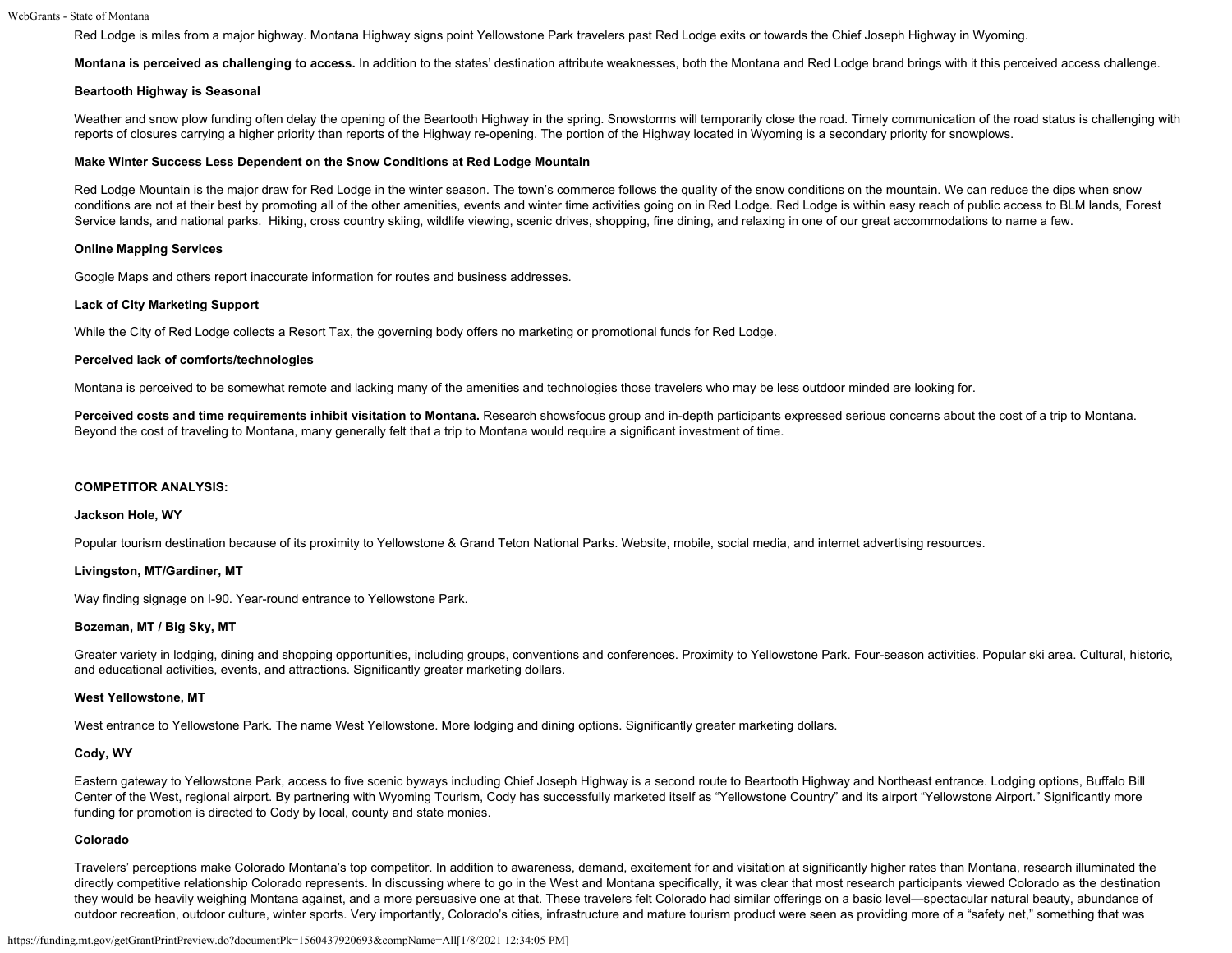keenly on the minds of those who were less on the outdoor spectrum and/or less familiar with traveling in this region of the U.S.

#### **MONTANA'S BRAND PILLARS:**

The Montana Brand Pillars were seemingly written for Red Lodge.

Nestled in the Beartooth Mountains, with Yellowstone Park just up the road, and the Beartooth All American Highway at our doorstep, we truly offer more spectacular unspoiled nature than anywhere else in the lower 48.

A little off the beaten path Red Lodge, a historic mining town, is a vibrant and charming community that serves as a gateway to many natural wonders.

From art walks to downhill mountain bike rides, from reading a good book by the fire to skiing fresh powder, Red Lodge is a friendly, welcoming town offering a wide range of activities in every season. Enjoy breathtaking experiences by day and relaxing hospitality by night. Regardless of your choice of activities, our people work hard to make your visit an experience to remember.

#### **Describe your destination.**

#### **THREE PHASES OF THE TRAVEL DECISION; INSPIRATION, ORIENTATION AND FACILITATION:**

The overall consumer-marketing goal is to expose our brand, "Base Camp to the Beartooths", to potential visitors and invite them to stay a night or longer in Red Lodge. A strong social-media presence, along with online and print marketing via cooperative efforts with Yellowstone Country Travel Region, and the Red Lodge TBID provide inspiration. Once inspired, potential guests will be oriented appropriately via the Destination Red Lodge Travel Planner and RedLodge.com. The CVB follows through to facilitate their stays once they arrive via front line staff of tourism partners and stakeholders and the Red Lodge Visitor Information Center staff and volunteers.

Our content will focus on the three core elements travelers are looking for when deciding on an outdoor destination such as Red Lodge:

- 1. unique natural encounters without giving up modern comforts
- 2. comfortable isolation that attracts free-spirited adventurers,
- 3. a place for entirely new experiences and a place for new ways of experiencing the familiar.

#### **Optional: Include attachments here**

*a. Define your target markets (demographic, geopgraphic and psychographic).*

#### **OUR TARGET MARKETS DEFINED**

#### **The High Potential Visitor**

This group is clearly a high-value audience; it is different from other travelers in important ways. Behaviorally and demographically, the survey shows that high potential Montana visitors have a remarkable and distinctive profile. This group of heavy travelers is not only attracted to Montana, they see the destination as more attractive and competitive when compared to the regional competition. In brief, high potential Montana visitors are:

- City dwellers (i.e., not rural and not suburban)
- Married with children
- Well-educated, Affluent
- Younger
- Frequent travelers
- Male-oriented (54.3% male and 45.7% female)
- Strongly attracted to Montana's tourism offering
- Familiar with Montana's tourism offering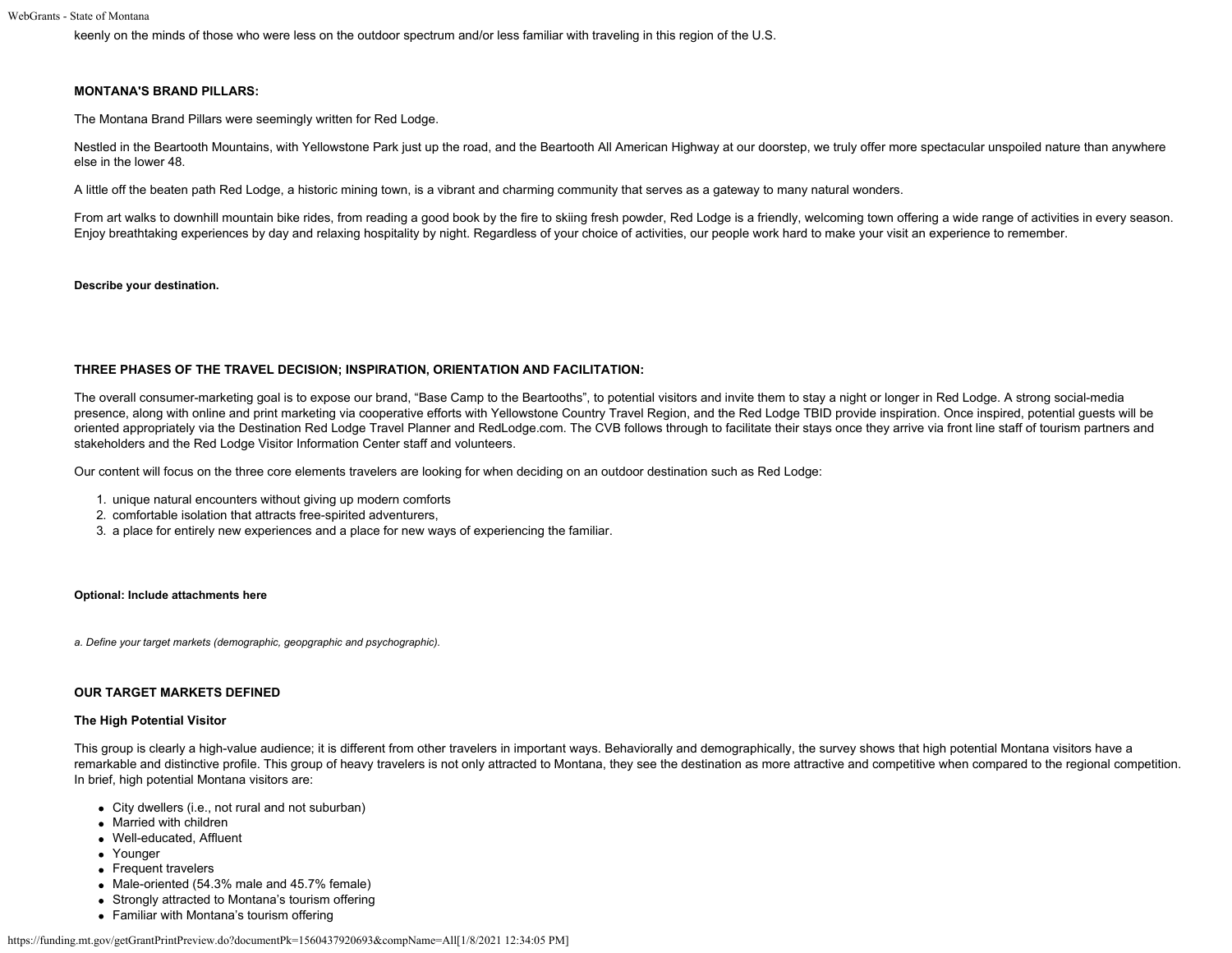- Likely repeat visitors
	- Outdoor-oriented travelers

High potential Montana visitors are also heavy consumers of recreational activities. This group is interested in a diverse array of Montana activities, centered around day hiking and visits to the National Parks.

Family travelers are a natural fit with Montana's travel product, including that available in the Eastern portion of the state. They are a large and lucrative segment. In the Montana Brand Exploration Survey, approximately one-third, 32.0 percent, of travelers reported having children under the age of 18 in their homes. Like high potential visitors, family travelers index high on outdoor psychographics, have high incomes and would expect to spend more and stay longer in the state than other travelers. Family travelers are interested in a variety of Red Lodge experiences, but their ideal trips would appear to center around Yellowstone National Park, day hiking, horseback riding, and driving scenic byways. This niche market also expresses significant interest in child-friendly activities related to history, culture and geology.

Red Lodge offers affordable vacation opportunities to families visiting Montana for the first time or coming back on a repeat visit. 85% of visitors surveyed responded they will return to Montana within the next two years. These returning visitors are a significant target for our CVB.

Geo-tourism is defined as tourism that sustains or enhances the distinctive geographical character of a place—its environment, heritage, aesthetics, culture, and the well-being of its residents. Geo**travelers** are high-value, low impact visitors who appreciate the unique characteristics, eccentricities and natural qualities of Red Lodge. They place high value on travel experiences that respect and support the local character of place and are less likely to become discouraged in their travel experiences by travel distances/difficulties and vagaries of weather.

## **History Buffs**

History buffs score higher on the psychographic index, have proven to have higher incomes and would spend more and stay longer compared to non-history buffs.

## **Our Traveler at a Glance**

- Healthy, Active, Outdoor Enthusiasts
- Arts, Crafts, Entertainment Enthusiasts
- Motorcyclists and Auto Enthusiasts
- RV Enthusiasts
- Empty Nesters/Active Retirees
- $\bullet$  Income: AHI of \$50,000+
- Education: Bachelor's Degree
- Age: 35-65

## **Core Geographic Markets**

Red Lodge is located in the South Central portion of Montana. We are the gateway to the Northeast Entrance to Yellowstone Park via the Beartooth Highway. Because of our geographic location, the majority of visitors come from east of us.

#### **Summer**

California, Florida, Texas, Wyoming, Idaho, Colorado, Washington, and the Mid-Western States, particularly Minnesota and Wisconsin.

#### **Winter**

California, Florida, Wyoming, North Dakota, Minnesota and SK/MB Canada are key winter markets.

# **OUR EMERGING MARKETS**

# **Two Wheel travelers**

Motorcyclists and bicyclists are attracted to the Beartooth Highway for its beauty and challenge. This segment of the tourism market is growing and important as they view the Highway as a destination and spend multiple nights in our area.

## **Foodies**

Red Lodge has an array of excellent restaurants, an award winning craft beer brewery, gourmet food and wine shops, for those travelers that seek unique dining experiences.

## **Entertainment/Music Seekers**

On any given night there are a number of bars and restaurants that feature live music, both local artists and touring bands. During the course of the year, events such as The Red Lodge Music Festival and the Red Lodge Songwriter Festival bring world class musicians to Red Lodge to share their art.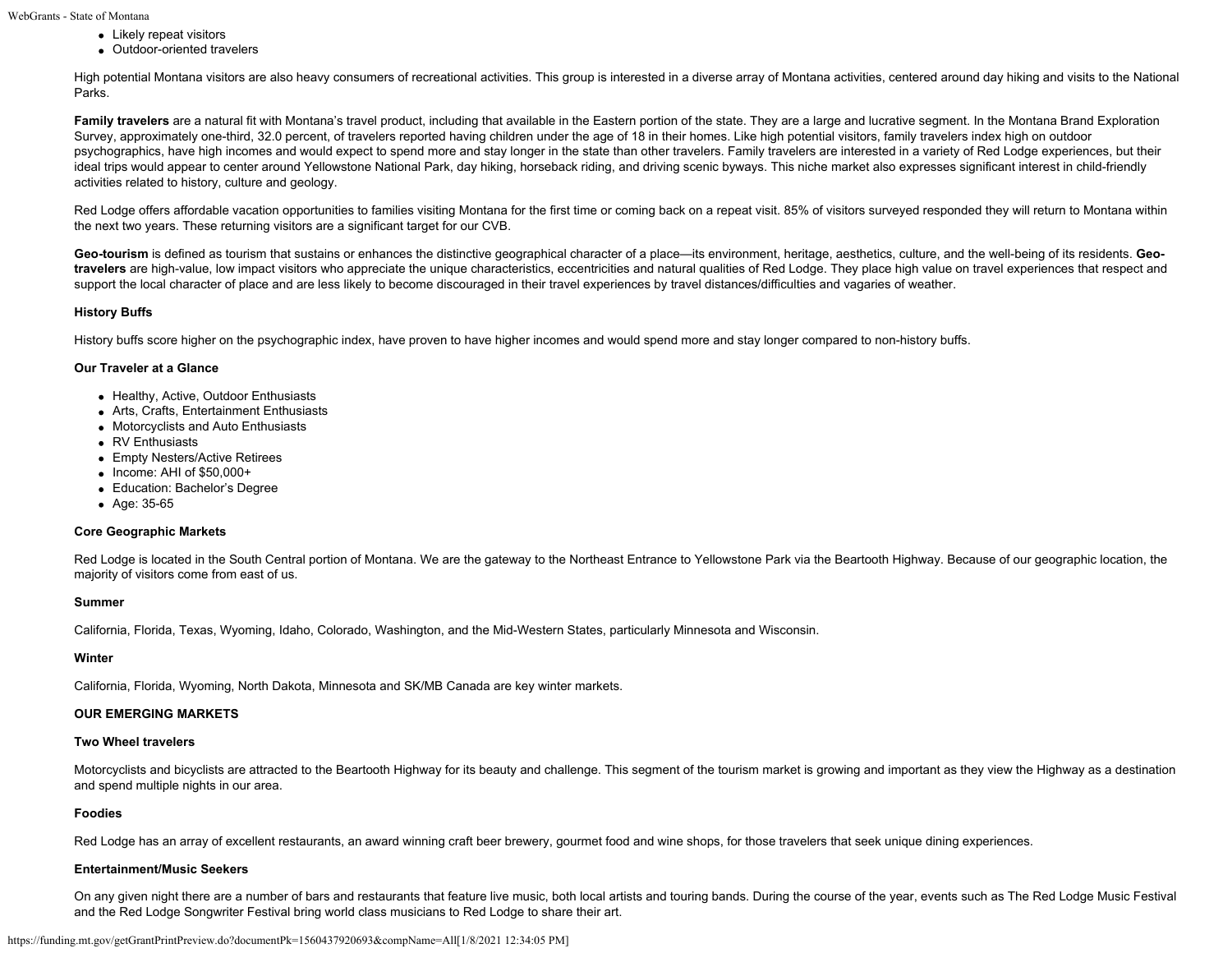## **Billings**

Billings is 60 miles away and has a population base of approximately 160,000. The Billings Convention and Meeting market is growing and we will continue to develop our relationship with the Billings CVB, Visit Billings. The Billings market is the perfect target to strengthen our winter destination business, especially on non-holiday weekends.

## **Corporate Retreats**

Red Lodge is the perfect place for executive retreats and small group gatherings for associations, social clubs and private companies located in Billings and Bozeman.

## **Areas to the East**

Eastern Montana, North Dakota, and Minnesota continue to be strong markets and will be the focus for our Winter destination marketing.

## **Colorado & other Mountain States**

We have listed Colorado previously as a competitor for non-resident visitors. However, state tourism data and our own information indicate a rising interest in visiting Montana and specifically Red Lodge from Coloradans. As their own tourism industry continues to grow and their population continues its rapid growth, the competition for outdoor space grows in equal proportion. Many Colorado residents especially those from major metropolitan areas are looking for less crowded, less expensive, simpler destinations, much the way Colorado used to be. Red Lodge is the perfect fit, an 8-9 hour drive or a one hour direct flight from Denver, their largest metropolitan area.

## **SUPPORTING RESEARCH**

#### **Demographic Research**

## **(ITRR 2017 Interactive Data Non-Resident Travel Survey Report) \***

- Average Age 57
- Age Groups –47% 55-64, 43% 65-74, 21% 45-54, 23% 35-44, 21% 25-34
- Gender 53% Male, 47% Female
- Group Size 52% Couple, 5% Self, 31% Immediate Family
- Average Group Size 2.43
- $\bullet$  Household Income 23% Less than \$50k, 7% \$75-\$100k, 13% \$50-\$75k, 29% \$100-\$150k

*\*All percentages taken from online ITRR reports with 72 respondents*

## **Facebook Demographics – Top 4 Categories, 64%, are women**

- 15% Women 35 to 44 Years
- 15% Women 45 to 54 Years
- 11% Women 25 to 34 Years
- 12% Women 55 to 64 Years
- 7% Women 65+ years

## **Geographic Research – Non Resident**

## **ITRR – Non Resident**

- ITRR 2014 Texas, Minnesota, Missouri, Kentucky, Arizona
- ITRR 2015 Wyoming, Minnesota, California, Colorado
- ITRR 2016 Wyoming, Minnesota, Washington, Colorado
- ITRR 2017 California, Wyoming, North Dakota, Idaho, Wisconsin

## **RedLodge.com Travel Planner Requests**

For 2018, 1264 travel planner packets were requested. The Midwest accounted for 39% of all requests. Top states were Minnesota with 9% and Florida and California with 5%

## **Facebook – Top 5 Cities (Outside Montana)**

Cody, WY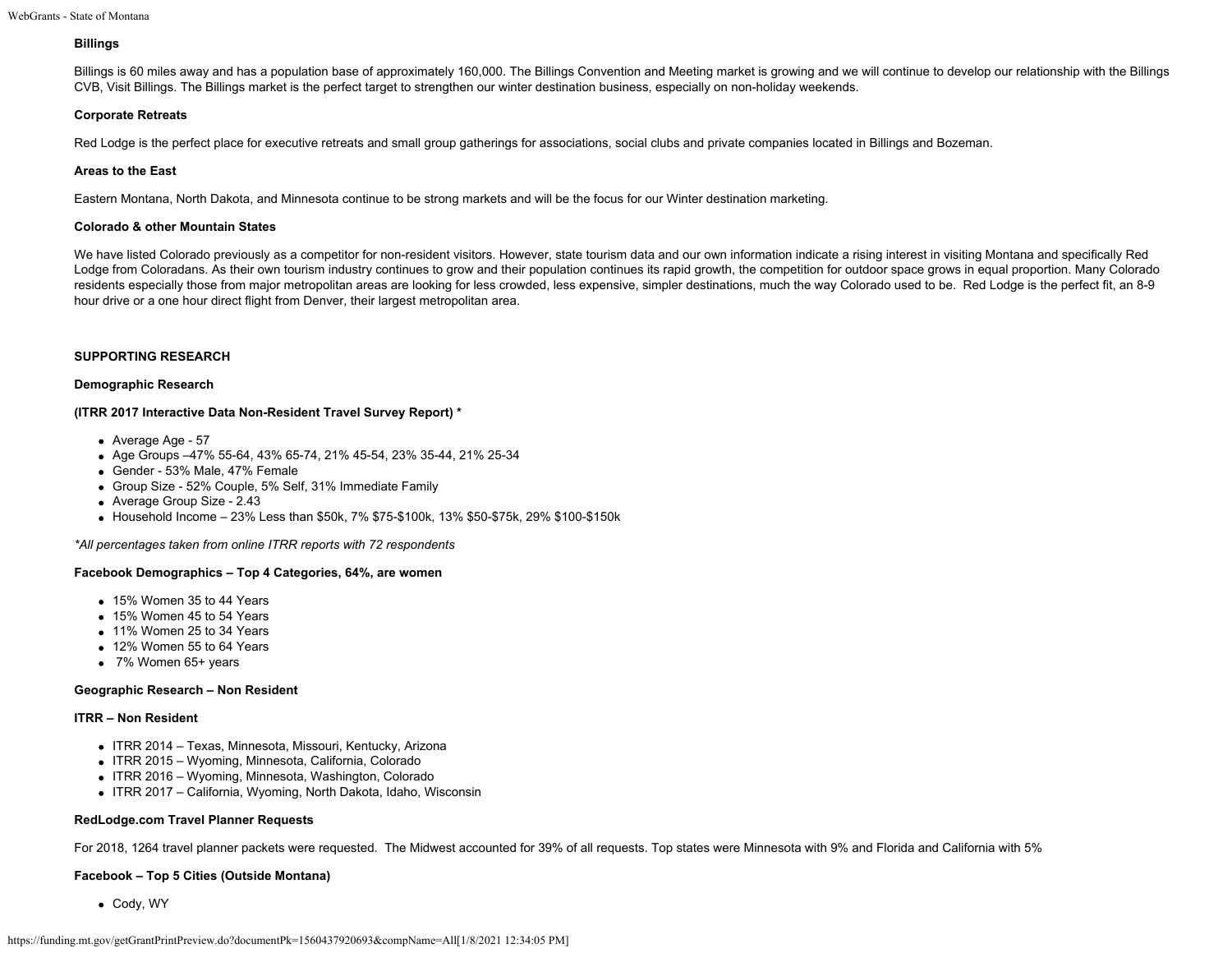WebGrants - State of Montana

- Bismarck, ND
- Minneapolis, MN
- Powell, WY
- Denver, CO
- 

#### **Facebook – Top 5 Cities (Within Montana)**

- Billings
- Red Lodge
- Bozeman
- Laurel
- Missoula

*b. What are your emerging markets?*

## **Two Wheel travelers**

Motorcyclists and bicyclists are attracted to the Beartooth Highway for its beauty and challenge. This segment of the tourism market is growing and important as they view the Highway as a destination and spend multiple nights in our area.

#### **Foodies**

Red Lodge has an array of excellent restaurants, an award winning craft beer brewery, gourmet food and wine shops, for those travelers that seek unique dining experiences.

#### **Entertainment/Music Seekers**

On any given night there are a number of bars and restaurants that feature live music, both local artists and touring bands. During the course of the year, events such as The Red Lodge Music Festival and the Red Lodge Songwriter Festival bring world class musicians to Red Lodge to share their art.

## **Billings**

Billings is 60 miles away and has a population base of approximately 150,000. The Billings Convention and Meeting market is growing and we will continue to develop our relationship with the Billings CVB, Visit Billings. The Billings market is the perfect target to strengthen our winter destination business, especially on non-holiday weekends.

## **Corporate Retreats**

Red Lodge is the perfect place for executive retreats and small group gatherings for associations, social clubs and private companies located in Billings and Bozeman.

#### **Areas to the East**

Eastern Montana, North Dakota, and Minnesota continue to be strong markets and will be the focus for our Winter destination marketing.

#### **Colorado & other Mountain States**

We have listed Colorado previously as a competitor for non-resident visitors. However, state tourism data and our own information indicate a rising interest in visiting Montana and specifically Red Lodge from Coloradans. As their own tourism industry continues to grow and their population continues its rapid growth, the competition for outdoor space grows in equal proportion. Many Colorado residents especially those from major metropolitan areas are looking for less crowded, less expensive, simpler destinations, much the way Colorado used to be. Red Lodge is the perfect fit, an 8-9 hour drive or a one hour direct flight from Denver, their largest metropolitan area.

#### **Optional: Include attachments here.**

*c. What research supports your target marketing?*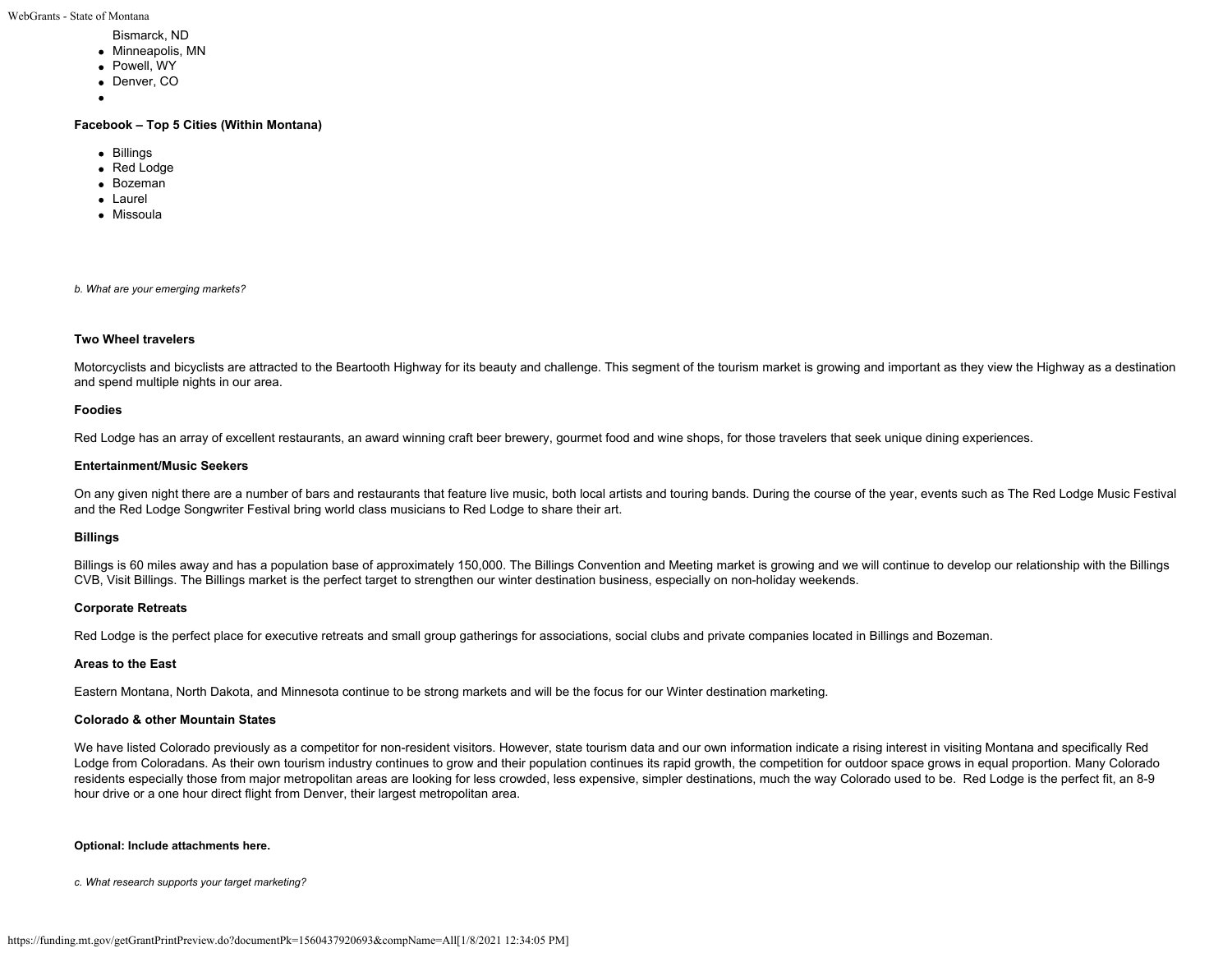WebGrants - State of Montana

ITTR 2017 non-resident study data showed the average length of stay for non-resident visitors to Montana was 7.31 nights with 78% of in Yellowstone Country. 57% of the Non-resident travelers stated their primary reason for coming is vacation/recreation/pleasure, which leads to the supposition that they want a broader experience than just visiting Yellowstone Park.

The following 2017 ITTR data outlines what visitors are doing while in our area.

- Scenic Driving 70%
- Wildlife Watching 60%
- Day Hiking 57%
- Recreational Shopping 33%
- Visit local brewery 29%
- Nature Photography 27%
- Visiting Museums 22%
- Fly fishing 20%
- Car/RV camping 18%
- Visiting Historical Sites 18%
- Attending Festivals and Events 17%
- Followed by river rafting/floating, farmers markets, birding, skiing/snowboarding

## **Key Psychographic Markets for Red Lodge**.

- Social Class middle to upper class (in terms of disposable income)
- Lifestyle active, outdoor recreational oriented, frequent travelers
- Opinions interested, but primarily influenced by desire to experience things for themselves
- Attitudes & Interests outdoor activities, history & culture, foodies
- Attitudes & Beliefs environmentally conscious, has an adventurous spirit, likes nature
- Technology savvy using mobile devices in all stages of planning & travel

## **Beartooth Highway Economic Impact Research**

During the winter season, Red Lodge, MT is not considered a gateway community because of road closures limiting access only to Cooke City/Colter Pass/Silver Gate, MT and Cody, WY (via the Chief Joseph Scenic Byway).

Nonresident visitor expenditures contributed to over \$41.1 million in economic activity to Carbon County in 2016, the vast majority being spent in Red Lodge. The economic impact for this region from nonresident travelers is substantial to local communities. Furthermore, results identified that nonresidents perceive the Beartooth Highway as a destination in itself, not simply a highway.

2015 average spending in Carbon County by nonresident visitors to Montana totaled \$63.4 million. This \$63.4 million in local spending directly supports \$40.2 million of economic activity in the region, and supports an additional \$16.1 million of economic activity, indirectly.

Source: http://scholarworks.umt.edu/cgi/viewcontent.cgi?article=1352&context=itrr\_pubs

As we near our 5th year, we reflect on our previous success. In 2016 Red Lodge received the MTOTBD Gateway Community of the Year award for our Branding Efforts. Our Lodging Tax Collections have continued to increase over the last fouryears and we have increased our influence on social media through increasing our Facebook fan base.

## **Improve Visitor Experience With Improved Signage and Infrastructure**

We will accomplish this with a new branded entrance welcome sign, way-finding signage, visitor off-street parking, placemaking and parklets

## **Continue to Build Marketing Infrastructure**

This will include, but not be limited to:

Consistent and informed Visitor Information Center staffing to enhance the guest experience and educate them to all the Red Lodge and the area has to offer.

- Increase Travel Planner Mailers
- Increase public awareness of what is happening in the Red Lodge area with targeted and regular press releases
- Increase social media reach through facebook, instagram and twitter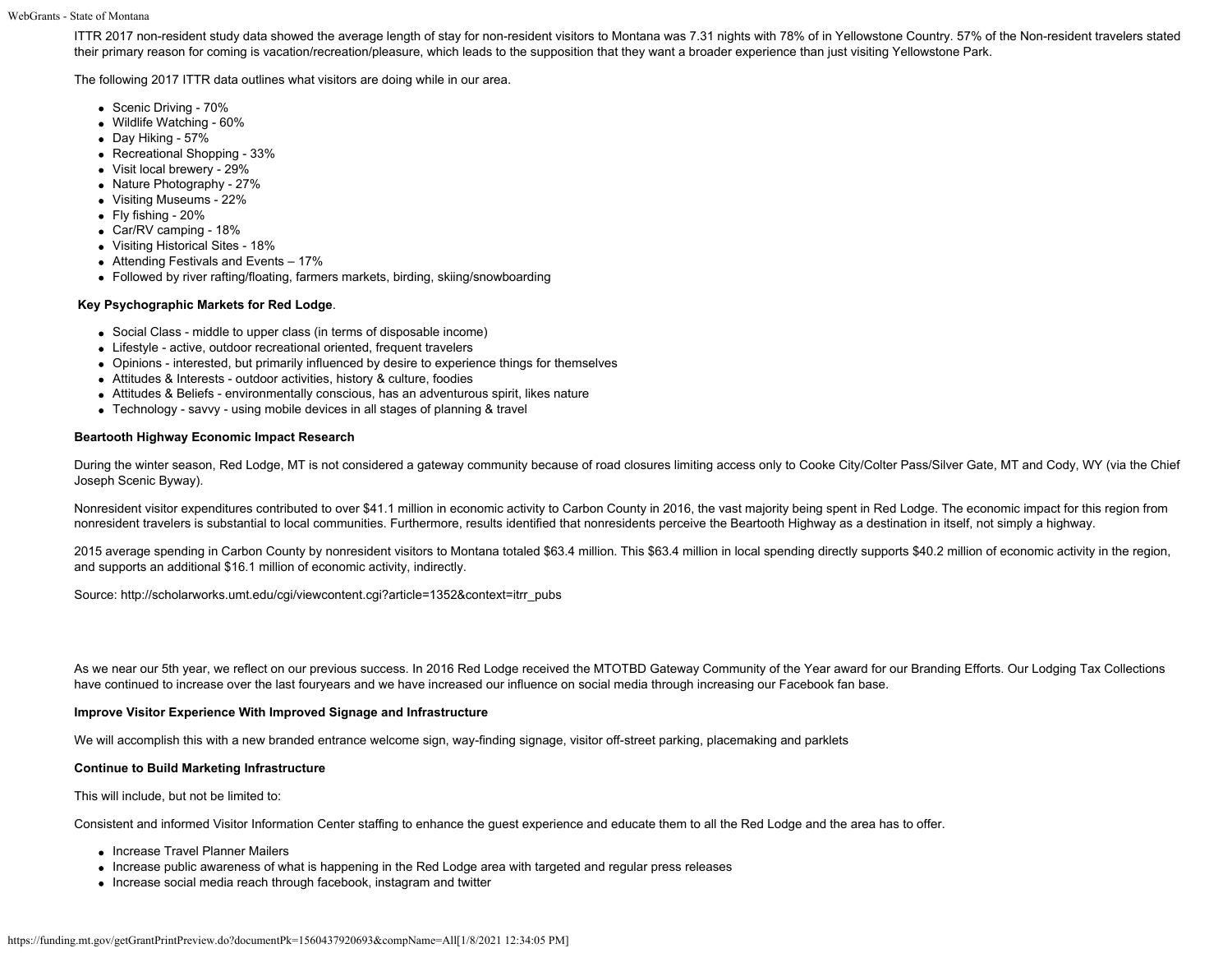# **Develop Cooperative Relationships within our Market Area**

- Red Lodge Tourism Business Improvement District
- Yellowstone Country Travel Region
- City of Red Lodge
- Red Lodge Business Alliance

# **Increase Winter Season Visits**

The Red Lodge TBID and Red Lodge CVB have joined in efforts to increase non alpine skiing related travel to Red Lodge.

# **Attract Groups, Meetings and Sporting Events**

We will focus on smaller meetings (10-200 people) and social groups. We will also work to attract youth tournaments/events in the shoulder seasons.

# **Expand Alliances With Area Towns**

Red Lodge is fortunate to be located near Billings - Montana's largest city. With this alliance, we want to support their efforts in promoting the Beartooth Highway as "The most scenic route to Yellowstone Park." Billings is also a hub for groups, conventions and meetings. We will work to strengthen our relationship with the Billings CVB to attract these groups to our area.

Cooke City is the "other side" of the Beartooth Highway and the Northeast Entrance to Yellowstone Park. It is mutually beneficial to strengthen our relationship.

Cody, Wyoming has the potential to be a very strong ally. Although they are essentially after the same visitor, by working together, we will attract more visitors to our side of Yellowstone Park driving visitors to the East and Northeast Entrances.

We will work with area communities to strengthen our relationships and promote Red Lodge through their Chambers and CVBs. These communities include Columbus, Big Timber and Bozeman.

## **Red Lodge Branding**

The Red Lodge brand, Base Camp to the Beartooths, is in place and is being used across all our marketing platforms and media placements.

#### **Measurable Objectives**

Increase the MTOTBD Lodging Tax Collections

Increase Travel Planner distribution

Increase Facebook Friends, Followers, and Likes

Placement of Wayfinding infrastructure

Grow attendance and participation, build a following for events

*a. In what types of co-ops with MTOT would you like to participate?*

## **Yellowstone Country, TBEX & Visit Billings**

TBEX is the largest conference and networking event for travel bloggers, online travel journalists, new media content creators, travel brands and industry professionals. Yellowstone Country partners with us for new events and marketing opportunities.

Visit Billings - Visit Billings has a common goal of helping to attract visitors to Red Lodge via Billings. We work with Visit Billings as a 'day trip' possibility for Meeting and Group planners. Our goal would be to extended stays and generate return visits. They are also currently working with us for the TBEX event.

## **TBID and RLBA**

Both the Red Lodge( TBID) and Red Lodge Business Alliance make good partners to help promote Red Lodge events.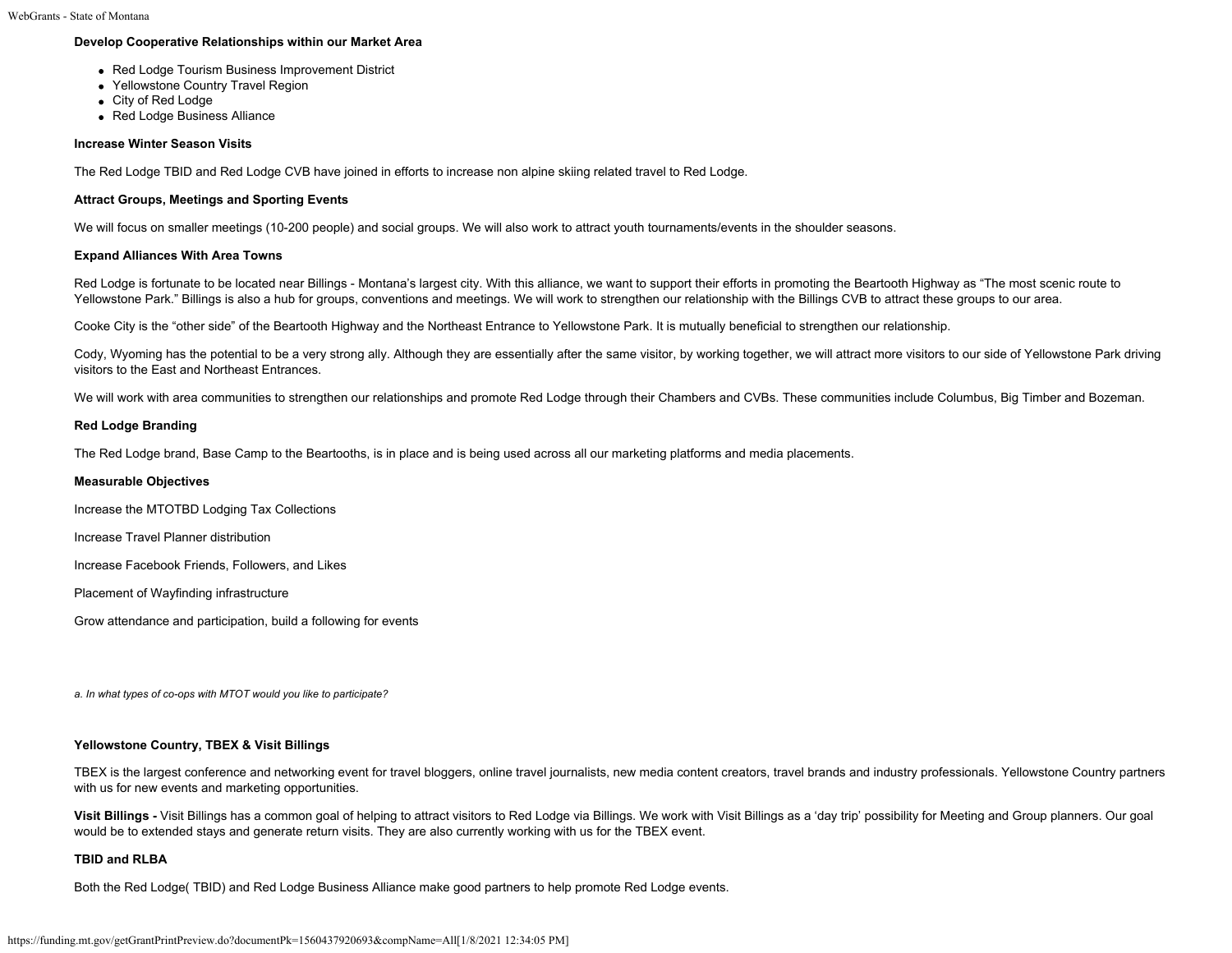[FY20 Budget for Upload.pdf](https://funding.mt.gov/fileDownload.jsp?filename=1556651522423_FY20+Budget+for+Upload.pdf)

#### **Optional: Include attachment here.**

*b. In what other types of co-ops would you like to participate? (Regions/CVBs, etc.)*

#### **Yellowstone Country - Opportunity Marketing**

Yellowstone County has opportunity funds available for cooperative marketing of new events

#### **Billings CVB – Winter Marketing**

Work with Visit Billings to help attract visitors to Red Lodge via Billings

#### **Billings CVB – Meeting/Groups Marketing**

Work with Visit Billings as a 'day trip' possibility for Meeting and Group planners. Our goal would be to extend stays and generate return visits.

#### **TBID and RLBA**

Create co-op opportunities with the Red Lodge TBID and Red Lodge Business Alliance to promote events.

*c. What types of co-ops have you done in the past? Were they successful - why or why not?*

The Red Lodge Branding Project, lead by the CVB Branding Leadership Team, was funded by the Red Lodge Tourism Business Improvement District TBID, Yellowstone Country Travel Region and the Red Lodge Merchants and Lodging Association. Because of their help, no CVB funds were required. Red Lodge won the 2016 Gateway Community of the Year Award for the branding effort.

We work closely with the TBID on all marketing efforts.

We recently joined forces with Yellowstone Country to host the Warren Miller Entertainment film crew in Red Lodge for a 12 day film shoot. The crew was very enthusiastic about their time in Red Lodge and on the Beartooth Pass. Extensive footage of our area is included in the movie.

**Optional: Include attachments here.**

**Optional: Include attachments here.** [FY20 PieChart for Upload.pdf](https://funding.mt.gov/fileDownload.jsp?filename=1556651522415_FY20+PieChart+for+Upload.pdf)

**Optional: Include attachment here:**

# *Marketing Segment, Method & Budget*

| <b>Marketing</b><br>Segment | Marketing<br>Method | <b>Describe</b><br>your<br>method. | Provide<br>supporting<br> research/statistics. | How do you<br>plan to<br>measure<br>success? | Provide a<br>brief<br>rationale<br>for this<br>method. | <b>Estimated</b><br>budget<br>for<br>method. | <b>Marketing Method Evaluation</b>           | <b>Add'l Attchmnt</b> |
|-----------------------------|---------------------|------------------------------------|------------------------------------------------|----------------------------------------------|--------------------------------------------------------|----------------------------------------------|----------------------------------------------|-----------------------|
|                             |                     |                                    |                                                |                                              | <b>TripAdvisor is</b>                                  |                                              |                                              |                       |
|                             |                     |                                    |                                                |                                              | <b>Itrusted and</b>                                    |                                              |                                              |                       |
|                             |                     | The objective                      |                                                |                                              | used by                                                |                                              |                                              |                       |
|                             |                     | for national                       |                                                |                                              | <b>Itravelers</b>                                      |                                              |                                              |                       |
|                             |                     | digital                            |                                                |                                              | <b>laround</b> the                                     |                                              |                                              |                       |
|                             |                     | <b>I</b> placements is             |                                                |                                              | world. By                                              |                                              |                                              |                       |
|                             |                     | to inspire                         |                                                |                                              | sponsoring our                                         |                                              |                                              |                       |
|                             |                     | potential                          |                                                |                                              | page we                                                |                                              | Red Lodge is targeting dollars towards a DMO |                       |
|                             |                     | travelers, and                     |                                                |                                              | linsure our                                            |                                              | page on Trip Advisor to help capture and     |                       |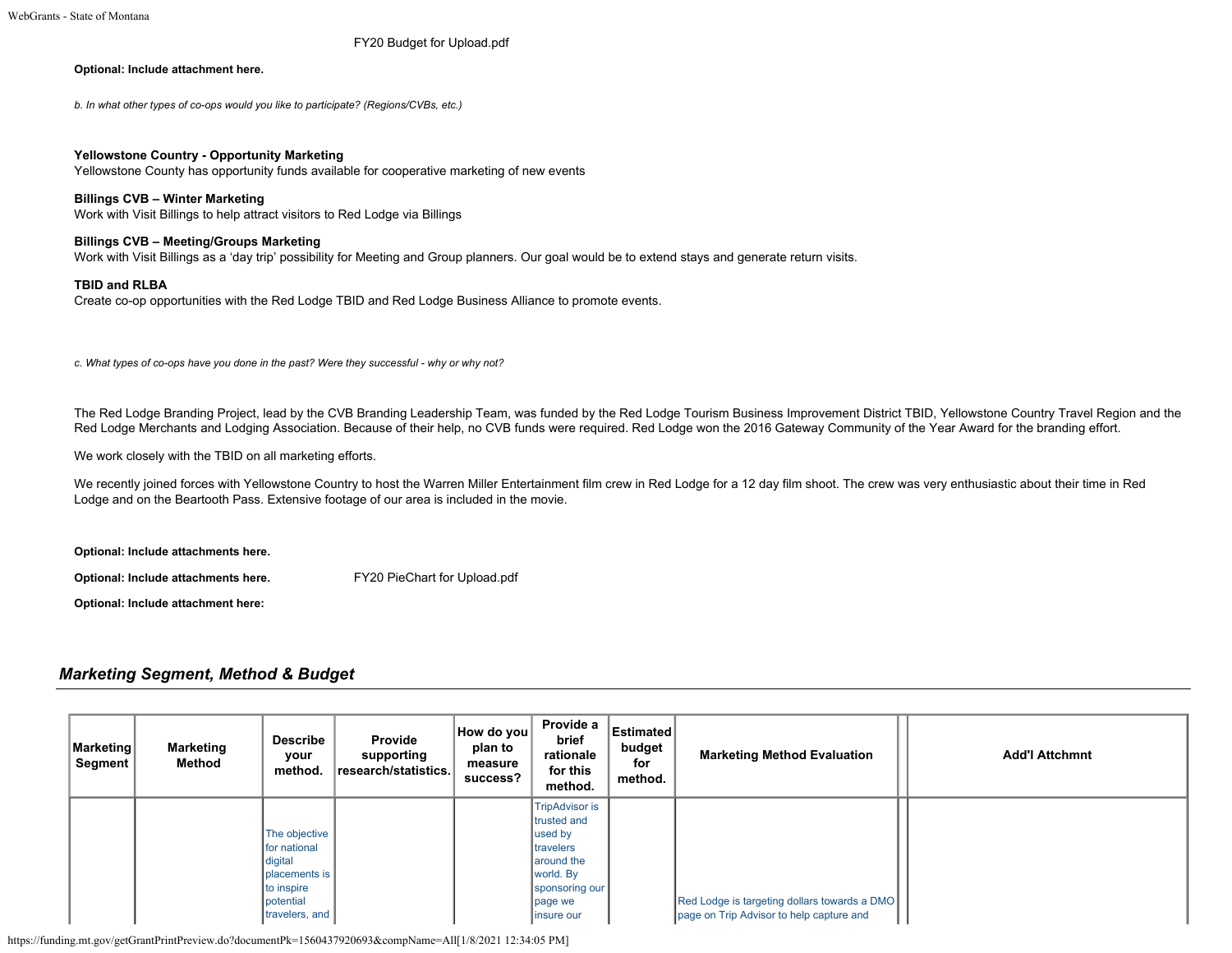| Consumer | <b>Online/Digital Advertising</b> | orient those<br>that are<br>researching<br>and booking.<br><b>Red Lodge</b><br>will support<br>its sponsored<br>DMO page as<br>well as<br>targeted<br>digital display<br>ads - 200,000<br>impressions.<br>All<br><b>TripAdvisor</b><br>advertising is<br>being done<br>through a<br>cooperative<br>effort with<br>Yellowstone<br>Country.                                                                                                                                                                         | <b>TripAdvisor is the</b><br>world's largest travel<br>site, enabling travelers<br>to plan and experience<br>the perfect trip.<br>Complete with trusted<br>advice from real<br>travelers and a wide<br>variety of choices,<br><b>TripAdvisor is a trusted</b><br>partner.                                                                           | We will<br>measure<br>success using<br>online/digital<br>metrics<br>provided by<br><b>Trip Advisor.</b>                                                                                                                                                                                                                                                                                          | advertising<br>and message<br>is viewed<br>when the page<br>is reached. By<br>keeping our<br>page current<br>and full of<br>information,<br>we further<br>solidify<br>ourselves as a<br>sought after<br>destination in<br>Montana.<br>Our ad<br>banners are<br>designed to<br>attract visitors<br>to our DMO<br>page as well<br>as our<br>websites.         | \$3,500.00 | retain interest in our area. Estimates from<br>Windfall show an estimated 100,000<br>impressions. Destination Analytics revealed<br>specific area interested in our market. Our<br>Geo Targets specifically included Denver,<br>NYC, LA, San Diego, Boise, SLC, Cheyenne,<br>Casper, Philadelphia, Pittsburg, Seattle,<br>Portland, Alberta, Saskatchewan, British<br>Columbia, Minneapolis, Madison, and<br>Fargo. We exceeded the estimated 100,000<br>impressions wiith 402,440 impressions and a<br>click thru rate of .32.<br>Yes, we feel this method is successful and we<br>would usie it again in the future, but due to<br>tightening the budgets because of the<br>pandemic, we did not use if for FY21.                                                                                                                                                                                                                                                                                                                                                                                                                                                                                                                                                                                                                                                                                                                                                                                                                                                                                                                                                                            | TripAdvisorDigMarketing.pdf |
|----------|-----------------------------------|-------------------------------------------------------------------------------------------------------------------------------------------------------------------------------------------------------------------------------------------------------------------------------------------------------------------------------------------------------------------------------------------------------------------------------------------------------------------------------------------------------------------|-----------------------------------------------------------------------------------------------------------------------------------------------------------------------------------------------------------------------------------------------------------------------------------------------------------------------------------------------------|--------------------------------------------------------------------------------------------------------------------------------------------------------------------------------------------------------------------------------------------------------------------------------------------------------------------------------------------------------------------------------------------------|-------------------------------------------------------------------------------------------------------------------------------------------------------------------------------------------------------------------------------------------------------------------------------------------------------------------------------------------------------------|------------|------------------------------------------------------------------------------------------------------------------------------------------------------------------------------------------------------------------------------------------------------------------------------------------------------------------------------------------------------------------------------------------------------------------------------------------------------------------------------------------------------------------------------------------------------------------------------------------------------------------------------------------------------------------------------------------------------------------------------------------------------------------------------------------------------------------------------------------------------------------------------------------------------------------------------------------------------------------------------------------------------------------------------------------------------------------------------------------------------------------------------------------------------------------------------------------------------------------------------------------------------------------------------------------------------------------------------------------------------------------------------------------------------------------------------------------------------------------------------------------------------------------------------------------------------------------------------------------------------------------------------------------------------------------------------------------------|-----------------------------|
| Consumer | <b>Printed Material</b>           | Our strategy<br>is to make<br>our Travel<br><b>Planner</b> and<br>the Beartooth<br>Highway<br>brochure<br>available to<br>visitors at the<br>Airports and<br>other<br>strategic<br>facilities (like<br>the Bozeman<br>rest area)<br>around Red<br>Lodge. We<br>have secured<br>rack space at<br>the Billings,<br>Bozeman,<br>and Cody<br>Airports and<br>the Bozeman<br>rest area.<br>The<br>Bozeman, Mt<br>and Cody,<br><b>Wy Airports</b><br>charge for<br>this service.<br><b>The Billings</b><br>Airport does | Air travel to Montana<br>continues to grow with<br>Bozeman accounting<br>for a large percentage<br>of the growth. Both<br><b>Billings and Bozeman</b><br>have been working to<br>promote new flights.<br><b>Yellowstone Country</b><br>along with Bozeman,<br><b>Big Sky and others</b><br>have worked together<br>to subsidize the new<br>flights. | We track the<br>number of<br>travel planners<br>and brochures<br>supplied to<br>various outlets<br>and have seen<br>an increase in<br>the number<br>picked up. Our<br>main goal is to<br>get the travel<br>planners into<br>the hands of<br>the potential<br>visitor as as<br>soon as<br>possible after<br>their request<br>made and<br>while travel<br>plans to Red<br>Lodge are<br>being made. | Air travel is<br>important to<br>our area. We<br>sit within 2<br>hours of 3<br>gateway<br>airports.<br>Visitor's<br>traveling to<br>Yellowstone<br>Park have a<br>choice of<br>entrances and<br>exits to the<br>Park. We feel<br>that by having<br>a presence<br>with a<br>compelling<br>message, we<br>will inspire the<br>traveler to visit<br>Red Lodge. | \$1,100.00 | Yes, we feel this method is successful and we<br>will be using it again in Bozeman. The<br>Bozeman airport receives a tremendous<br>amount of visitors and this is a great<br>opportunity to redirect. We will reconsider the<br>Cody airport as we feel the money could be<br>better spent in West Yellowstone. Red Lodge<br>Area Travel Planners were distributed to the<br>Bozeman and Cody airports. Airport planners<br>draw an audience that has already targeted<br>Montana as their destination and are now<br>narrowing down their choices of what to do<br>once they are here.<br>Bozeman rest area: We went through 4,000<br>travel planners in spite of COVID-19. Yes, we<br>feel this was successful and yes we will use<br>this method again.<br>This year we added Cruz Bay Publishing to<br>our distribution. Cruz Bay sends out<br>brochures and planning information to visitors<br>requesting information for travel in our area.<br>They sent out 1524 brochures in April, 2546 in<br>May, and 4837 in June of 2020. As this is a<br>new area for us, it is hard to say if we did well.<br>According to Cruzy Bay, April & May numbers<br>were low and June was in line with<br>expectations. This was a late start campaign<br>that we paid for right before the pandemic hit<br>so I'm sure that had a downward trend for our<br>numbers. We will have to continue to evaluate<br>the results of this campaign through the year<br>before we can determine if it is worthwhile.<br>The numbers were down this year. Estimates<br>are that Cody airport distributed 180 planners<br>and Bozeman airport distributed 600 planners.<br>Both of these numbers were down from | BTHCruzBayPrintedMat.pdf    |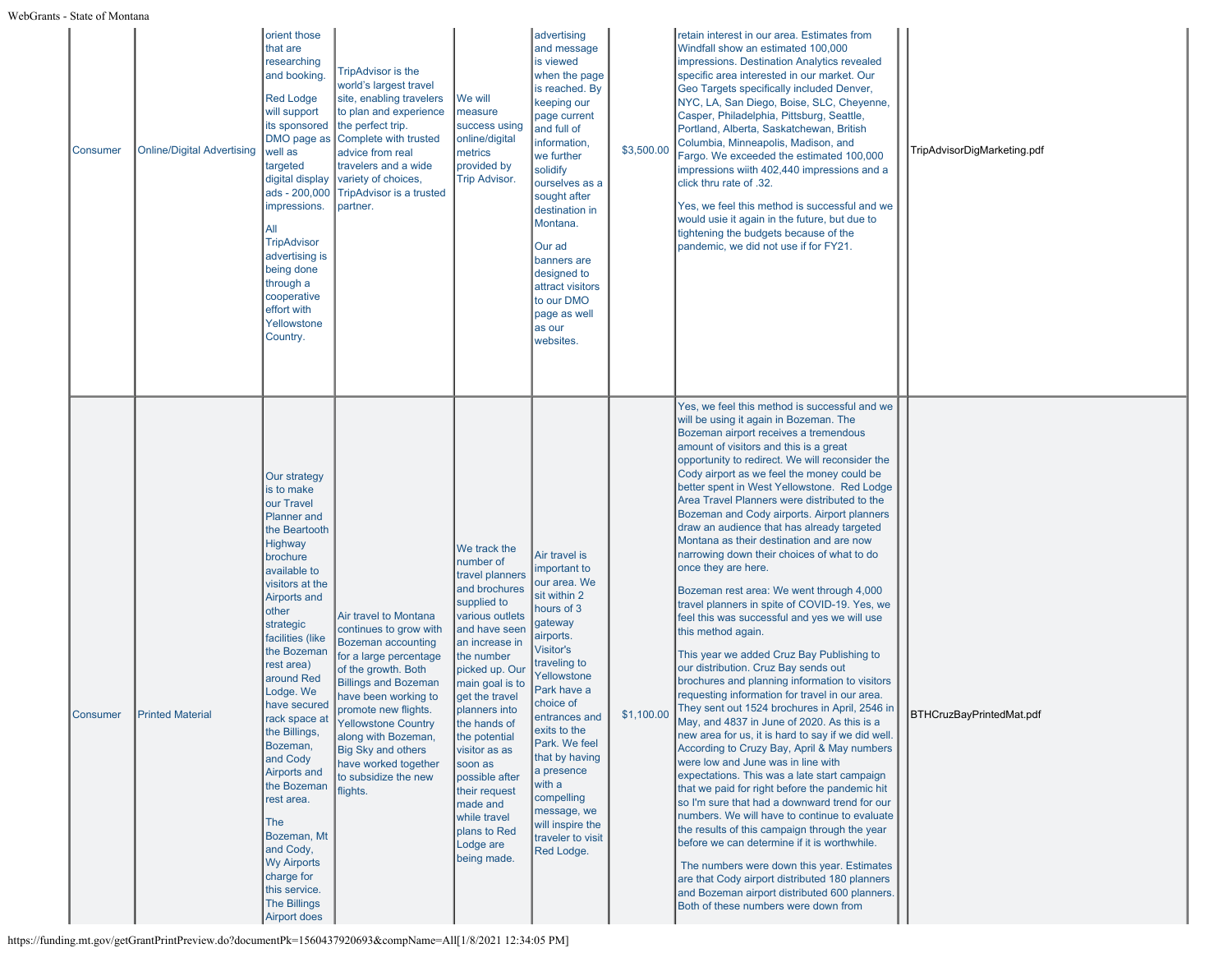|          |                     | not charge.                                                                                                                                                                                                                                                                                                                                                                                                                                                                                                                                                                                                                                                                                                                                                                                                                                                                                                                                                                                                                                                                                                                                                                                                                                                                                                                                                                                                                        |                                                                                                                                                                                                                                                                                                                    |                                                                                                                                                                                                                                                                                                                                                                                                                                                                                                                                                                                                                                                                                                                                                                                                                                                                                                 |            | previous year. We think this downturn in<br>numbers is mainly result of the pandemic and<br>its devastation of the airline industry. Still,<br>more people are planning their trips closer to<br>home and these markets are all in day travel<br>trip range for our area and we will continue to<br>use these methods to target consumers.                                                                                                                                                                                                                                                                                                                                                                                                                                                                                                                                                                                                                                                                                                                                                                                                                                                                                                                                                                                                   |                                       |
|----------|---------------------|------------------------------------------------------------------------------------------------------------------------------------------------------------------------------------------------------------------------------------------------------------------------------------------------------------------------------------------------------------------------------------------------------------------------------------------------------------------------------------------------------------------------------------------------------------------------------------------------------------------------------------------------------------------------------------------------------------------------------------------------------------------------------------------------------------------------------------------------------------------------------------------------------------------------------------------------------------------------------------------------------------------------------------------------------------------------------------------------------------------------------------------------------------------------------------------------------------------------------------------------------------------------------------------------------------------------------------------------------------------------------------------------------------------------------------|--------------------------------------------------------------------------------------------------------------------------------------------------------------------------------------------------------------------------------------------------------------------------------------------------------------------|-------------------------------------------------------------------------------------------------------------------------------------------------------------------------------------------------------------------------------------------------------------------------------------------------------------------------------------------------------------------------------------------------------------------------------------------------------------------------------------------------------------------------------------------------------------------------------------------------------------------------------------------------------------------------------------------------------------------------------------------------------------------------------------------------------------------------------------------------------------------------------------------------|------------|----------------------------------------------------------------------------------------------------------------------------------------------------------------------------------------------------------------------------------------------------------------------------------------------------------------------------------------------------------------------------------------------------------------------------------------------------------------------------------------------------------------------------------------------------------------------------------------------------------------------------------------------------------------------------------------------------------------------------------------------------------------------------------------------------------------------------------------------------------------------------------------------------------------------------------------------------------------------------------------------------------------------------------------------------------------------------------------------------------------------------------------------------------------------------------------------------------------------------------------------------------------------------------------------------------------------------------------------|---------------------------------------|
| Consumer | <b>Social Media</b> | We utilize<br><b>Social Media</b><br>to enhance<br>engagement<br>with Red<br>We have a combined<br>Lodge. While<br>following on Facebook<br>we have a<br>of over 42,000, built<br>relatively<br>almost entirely<br>large social<br>media<br>strategy is to not 'over<br>following,<br>post' but to provide<br>primarily on<br>pertinent and engaging<br>Facebook, we<br>have built the<br>likes, comments and<br>following<br>shares. Our post<br>organically.<br>engagement typically<br>Our strategy<br>is to 'boost'<br>important<br>likes, shares and<br>posts to<br>comments.<br>increase<br>engagement<br><b>Current Facebook</b><br>and use<br><b>Statistics:</b><br>promotional<br>ads to<br>'Beartooth Highway"<br>increase<br>Facebook - 23,354<br>followers.<br>followers<br><b>Social Media</b><br>'Red Lodge Montana"<br>is an efficient<br>Facebook - 18,815<br>and growing<br>followers<br>advertising<br>medium. Our<br><b>Facebook Post</b><br>strategy is<br>Statistics:<br>intended to<br>ncrease our<br>The "Beartooth<br>followers and<br>Highway" Facebook<br>their<br>content was viewed<br>interaction.<br>over 1,749,000 times<br>We use the<br>times per day<br>Hootsuite<br>account<br><b>Recent "Red Lodge</b><br>provided by<br>Montana" Facebook<br>Yellowstone<br>content was viewed<br>Country to<br>over 2,000,000 times<br>track and<br>respond to<br>times per day<br>'Mentions' to<br>grow our | organically. Our posting<br>information that creates<br>creates 200% (or more)<br>engagement with views,<br><b>Success will</b><br>be measured<br>using metrics<br>provided by<br>the social<br>media platform<br>and related<br>website traffic,<br>if any.<br>annually and over 4,750<br>annually and over 5,000 | There are<br>many benefits<br>to a strong<br><b>Social Media</b><br>presence.<br>Drive traffic to<br>your website,<br>reach potential<br>visitors, user<br>created<br>content, user<br>created<br>shares,<br>building visitor<br>engagement<br>for return<br>visits, event<br>promotion,<br>brand<br>awareness<br>and as an<br>instant and<br>efficient<br>information<br>source.<br><b>Research</b><br>shows that<br>85% of non-<br>resident<br>visitors to<br>Montana plan<br>to return within<br>2-years.<br>Engaging<br>these visitors<br>through social<br>media keeps<br><b>Red Lodge top</b><br>of mind when<br>choosing a<br>return<br>destination.<br>Much of this<br>can be done<br>organically but<br>this<br>information<br>distribution can<br>be increased<br>for a relative<br>low cost<br>through<br>'boosting' a<br>post of Geo<br>and Demo<br>Targeted ads.<br>By using these | \$1,200.00 | Yes, this method was successful and yes, we<br>will use it again in the future.<br>We use Facebook as a platform for our social<br>media outreach. Facebook is a good platform<br>for increasing our reach at both a targeted<br>level as well as a global level.<br>Specifically, the Beartooth Highway's<br>Facebook page has 26,832 followers. This a<br>15% increase from 23,354.<br>Red Lodge Montana's Facebook page has<br>26,832 followers. This is a 16% increase from<br>18,815.<br>In February and March 2020 we ran 7<br>campaigns for Winterfest. We saw a 200%<br>incrase in engagement from 2019 (reached<br>18,563 people) to 2020 (reached 45,048<br>people).<br>However, March 2020 was the beginning of<br>the COVID-19 shutdowns nationwide and the<br>Winter Fest campaign was negatively<br>impacted. Rolling closures due to COVId-19<br>impacts Winter Fest and other local events as<br>well as national franchises events. Red Lodge<br>Mountain (ski hill) was forced to close<br>earlythen a few days later Montana was<br>under "Stay At Home" directives with a travel<br>ban that impacted out of state visitors until<br>early June. Therefore, visitors were uneasy<br>about remaining in Red Lodge or keeping<br>existing reservations. Promotion through<br>social media halted for the reminder of FY20. | Winterfest 2020 FB Ad Screenshots.pdf |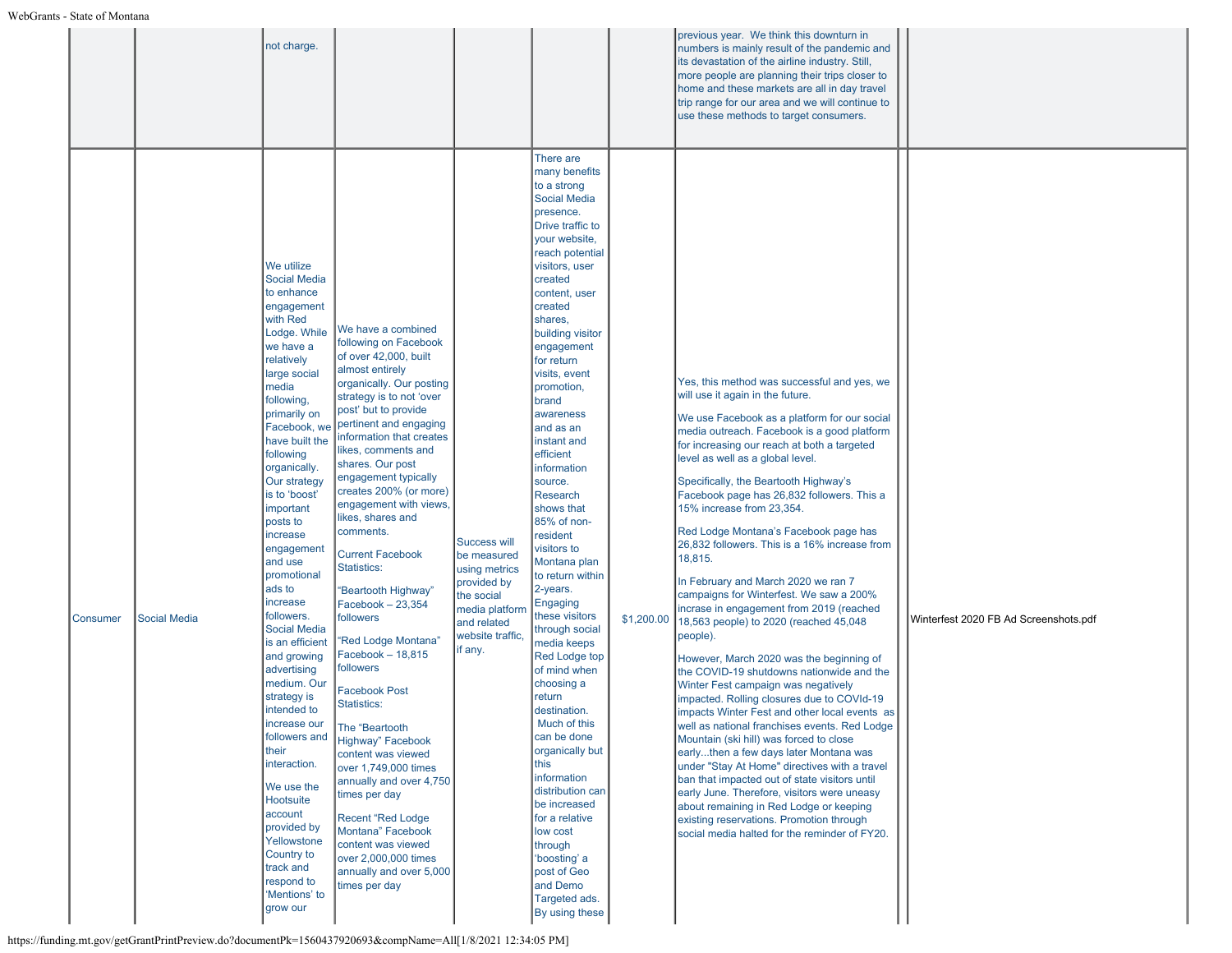|          |                       | Instagram<br>and Twitter<br>accounts.                                                                                                                                                                                                                                                                                                                                                                                                                                                                                     |                                                                                                                                                                                                                                                                                                                                                                                                                                                                                                                                                                                                                                                                                                                                                                                                                                                                                                                                                                                                                                                                                                                                                                                                                |                                                                                                                                                                                                                                                                                                                                                                | targeting<br>methods, we<br>can better<br>attract the<br>visitor that is<br>looking for<br>what Red<br>Lodge has to<br>offer.                                                                                                                                                                                                                                                                                                                                                                                                                                                                                                                                                                                                                                                                                                                                  |            |                                                                                                                                                                                                                                                                                                                                                                                                                                                                                                                                                                                                                                                                                                                                                                                                                                                                                                                                                                                                                                                                                                                                                                                                                                                                                                                                                                                                                                                                                                                                                                                                                                                                                                                                                                                                                                                                                                                                                                                                                                                                                                                                      |                                          |
|----------|-----------------------|---------------------------------------------------------------------------------------------------------------------------------------------------------------------------------------------------------------------------------------------------------------------------------------------------------------------------------------------------------------------------------------------------------------------------------------------------------------------------------------------------------------------------|----------------------------------------------------------------------------------------------------------------------------------------------------------------------------------------------------------------------------------------------------------------------------------------------------------------------------------------------------------------------------------------------------------------------------------------------------------------------------------------------------------------------------------------------------------------------------------------------------------------------------------------------------------------------------------------------------------------------------------------------------------------------------------------------------------------------------------------------------------------------------------------------------------------------------------------------------------------------------------------------------------------------------------------------------------------------------------------------------------------------------------------------------------------------------------------------------------------|----------------------------------------------------------------------------------------------------------------------------------------------------------------------------------------------------------------------------------------------------------------------------------------------------------------------------------------------------------------|----------------------------------------------------------------------------------------------------------------------------------------------------------------------------------------------------------------------------------------------------------------------------------------------------------------------------------------------------------------------------------------------------------------------------------------------------------------------------------------------------------------------------------------------------------------------------------------------------------------------------------------------------------------------------------------------------------------------------------------------------------------------------------------------------------------------------------------------------------------|------------|--------------------------------------------------------------------------------------------------------------------------------------------------------------------------------------------------------------------------------------------------------------------------------------------------------------------------------------------------------------------------------------------------------------------------------------------------------------------------------------------------------------------------------------------------------------------------------------------------------------------------------------------------------------------------------------------------------------------------------------------------------------------------------------------------------------------------------------------------------------------------------------------------------------------------------------------------------------------------------------------------------------------------------------------------------------------------------------------------------------------------------------------------------------------------------------------------------------------------------------------------------------------------------------------------------------------------------------------------------------------------------------------------------------------------------------------------------------------------------------------------------------------------------------------------------------------------------------------------------------------------------------------------------------------------------------------------------------------------------------------------------------------------------------------------------------------------------------------------------------------------------------------------------------------------------------------------------------------------------------------------------------------------------------------------------------------------------------------------------------------------------------|------------------------------------------|
| Consumer | <b>Joint Ventures</b> | In the coming<br>year, Red<br>Lodge has<br>plans to<br>partner with<br>Yellowstone<br>Country<br><b>Travel Region</b><br>and Visit<br><b>Billings on</b><br>various<br>opportunities<br>including print<br>media, digital<br>media, and<br>fam tours.<br>We will also<br>continue to<br>build our<br>relationship<br>with Billings<br>and<br><b>Southeast</b><br>Montana,<br>look for co-<br>operative<br>marketing<br>opportunities<br>and continue<br>to work with<br>them to<br>attract large<br>groups to<br>Montana. | Red Lodge is an<br>attractive destination for<br>regional, national and<br>international travelers.<br>Local amenities and<br>gateway access to<br>unparalleled natural<br>attractions help<br>strengthen the Red<br>Lodge's brand and<br>boost visitation. The<br>overall leisure<br>marketing strategy is to<br>increase year-round<br>visitation targeting<br>regional, national and<br>international travelers.<br>Red Lodge continues to<br>work to diversify the<br><b>CVB's leisure marketing</b><br>efforts.<br>Red Lodge is fortunate<br>to be able to partner<br>with different entities to<br>promote our community<br>and state. Being<br>located at the Northeast<br><b>Entrance to</b><br><b>Yellowstone National</b><br>Park is a great benefit<br>that brings many<br>opportunities our way.<br>Yellowstone National<br>Park is at the top<br>travelers' lists, and<br>many of those travelers<br>are looking to travel the<br>breathtaking Beartooth<br>Highway as part of their<br>Park adventure.<br>We have found that by<br>partnering with<br>organizations like<br>Yellowstone Country,<br>Southeast Montana,<br><b>Visit Billings and</b><br>MOTBD we have been<br>able to stretch our | We will<br>measure<br><b>success</b><br>depending<br>upon the joint<br>venture<br>projects.<br><b>Success will</b><br>be measured<br>upon<br>completion of<br>projects.<br>We identified<br>and<br>participated in<br>joint ventures<br>to host<br>influencers,<br>success would<br>be evaluated<br>based on any<br>posts and<br>articles from<br>influencers. | <b>Red Lodge</b><br>has one of the<br>smallest<br>budgets of any<br>CVB in<br>Montana. By<br>working with<br>the regions<br>and cities in<br>our area, we<br>have been<br>able to<br>leverage our<br>small budget<br>with our large<br>tourism<br>appeal. The<br><b>Beartooth</b><br>Highway is a<br>major Montana<br>attraction and<br>by working<br>with<br>Yellowstone<br>Country, Visit<br><b>Billings and</b><br><b>Southeast</b><br>Montana, we<br>continue to<br>grow the<br>appeal of our<br>area.Red<br>Lodge has one<br>of the smallest<br>budgets of any<br><b>CVB</b> in<br>Montana. By<br>working with<br>the regions<br>and cities in<br>our area, we<br>have been<br>able to<br>leverage our<br>small budget<br>with our large<br>tourism<br>appeal. The<br><b>Beartooth</b><br>Highway is a<br>major Montana<br>attraction and<br>working with | \$1,000.00 | TBEX was the focal point for most of our joint<br>venture spending this year. For the TBEXers,<br>we arranged local tours of the Beartooth<br>Highway and highligted our area for bloggers<br>for two days. We received positive immediate<br>feedback from influencers at TBEX and<br>enthusiasm from both our groups who<br>planned furture return trips, however, no posts<br>or articles resulted. I'm sure we would have<br>seen more this spring if the COVID19<br>pandemic hadn't changed the tourism and<br>travel landscape so drasticly. The event was<br>well put together and we would definitely work<br>with this group again. Our TBID, Yellowstone<br>Country, Red Lodge Hospitality, and several<br>local businesses pulled together to pull this<br>event off. Although the specific objective was<br>not met, we believe that is due to the impact<br>of COVID19 and therefore the method is<br>successful and we will use it again.<br>Crazy Family Adventure - The Royal Family<br>spent an extended amount of time in Montana<br>and Red Lodge as part of the TBEX event. A<br>joint Venture with Yellowstone Country<br>tourism region and Red Lodge Hospitality,<br>and several local businesses contributed to<br>the efforts to have the Royal family<br>experience our area and for the relatively<br>small price of \$360 CVB dollars, Red Lodge<br>received a significant amount of exposure in<br>website, facebook, and blog postings. Their<br>article, "22 Amazing Things To Do In Red<br>Lodge" is posted<br>on https://www.crazyfamilyadventure.com/red-<br>lodge-montana/consistently remains among<br>the top two internet search returns for people<br>seeking things to do in Red Lodge. Yes this<br>method was successful and we will use it<br>again.<br>The Joint Venture with Central Montana/Great<br>Falls CVB - Great Falls BMW Motorcycle<br>Rally - This event had to be postponed due to<br>the pandemic and the money will rollover to<br>the future event which is scheduled for 2021.<br>March 2020 was the beginning of the COVID-<br>19 shutdowns nationwide and this impacted | 22 AMAZING THINGS TO DO IN RED LODGE.pdf |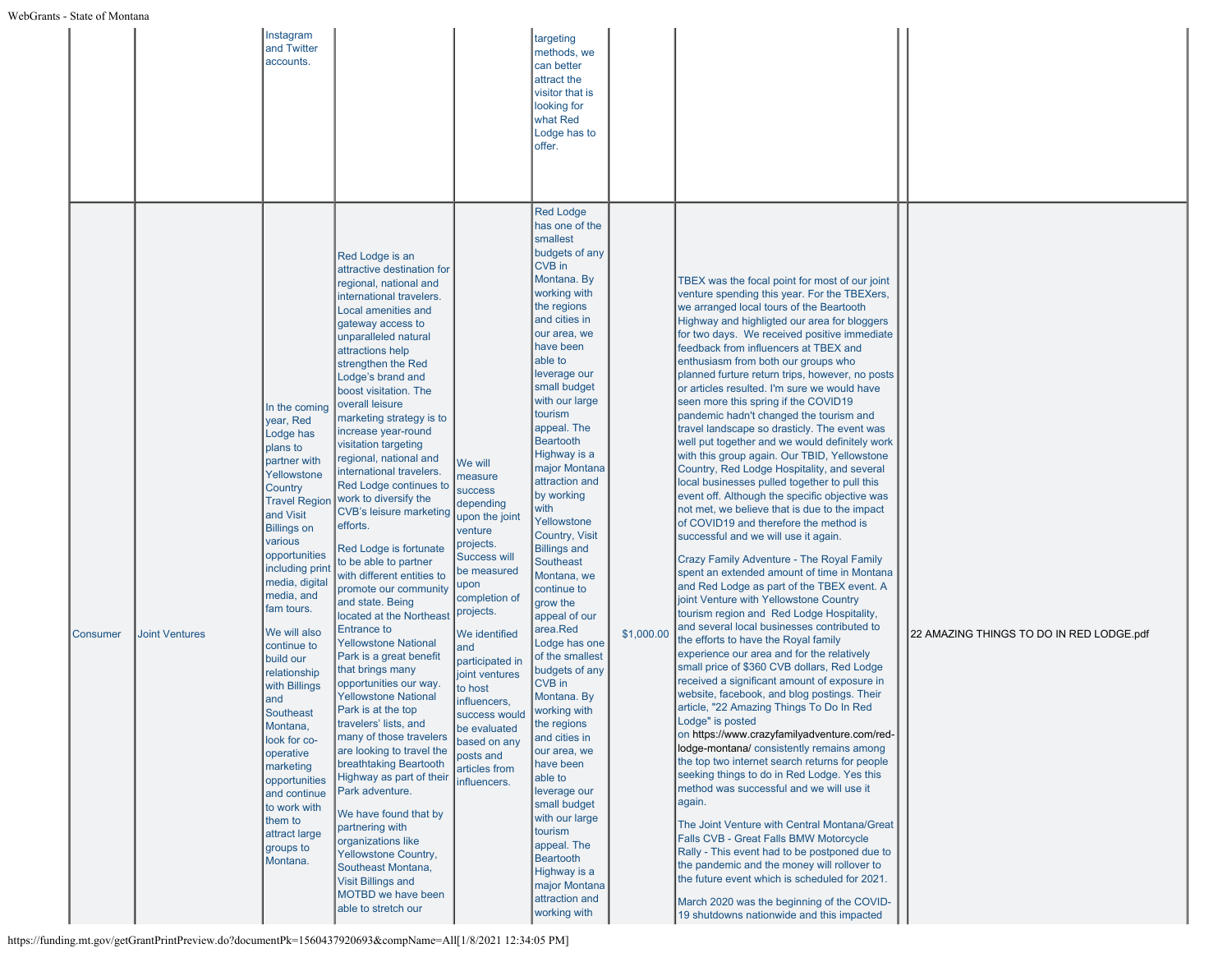|          |                     |                                                                                                                                                                                                                                                                                                                                                                                                                          | budget and expand our<br>reach in additional print<br>and online presence to<br>promote Red Lodge as<br>a year-round<br>destination.                                                                                                                                                                                                                                                                                 |                                                                                                                                                                                                                                                                                                                                                                                | Yellowstone<br>Country, Visit<br><b>Billings and</b><br>Southeast<br>Montana, we<br>continue to<br>grow the<br>appeal of our<br>area.                                                                                                                                                                                                            |            | our marketing efforts for the remainder of<br><b>FY20.</b>                                                                                                                                                                                                                                                                                                                                                                                                                                                                                                                                             |                               |
|----------|---------------------|--------------------------------------------------------------------------------------------------------------------------------------------------------------------------------------------------------------------------------------------------------------------------------------------------------------------------------------------------------------------------------------------------------------------------|----------------------------------------------------------------------------------------------------------------------------------------------------------------------------------------------------------------------------------------------------------------------------------------------------------------------------------------------------------------------------------------------------------------------|--------------------------------------------------------------------------------------------------------------------------------------------------------------------------------------------------------------------------------------------------------------------------------------------------------------------------------------------------------------------------------|--------------------------------------------------------------------------------------------------------------------------------------------------------------------------------------------------------------------------------------------------------------------------------------------------------------------------------------------------|------------|--------------------------------------------------------------------------------------------------------------------------------------------------------------------------------------------------------------------------------------------------------------------------------------------------------------------------------------------------------------------------------------------------------------------------------------------------------------------------------------------------------------------------------------------------------------------------------------------------------|-------------------------------|
| Consumer | <b>Travel Guide</b> | <b>Visitors</b><br>interested in<br>visiting the<br><b>Red Lodge</b><br>area can<br>request a<br>travel planner<br>and activities<br>guide packet,<br>either online<br>or by phone,<br>making it<br>easy to obtair<br>a quality<br>piece full of<br>information<br>that will help<br>the potential<br>visitor make<br>their<br>destination<br>decision as<br>well as<br>providing<br>reasons to<br>extend their<br>stay. | <b>According to national</b><br>travel statistics, 79% of<br>requests are online or<br>downloaded. Once the<br>visitor's guide is in their<br>hands, 70% actually<br>travel to the destination<br>Once they are on the<br>ground, 80% use it as a<br>planning resource and<br>71% extend their stays<br>as a result of the<br>visitor's guide.<br>In 2018, 1,200 Travel<br>Planner Packets were<br>requested online. | Comparing<br><b>Visitor</b><br>Information<br>Center top 10<br>visitor counts<br>and<br><b>Destination</b><br><b>Red Lodge</b><br><b>Travel Planner</b><br><b>Mailer</b><br>statistics by<br>origin of<br>requests as<br>well as by<br>specific overall<br>state number<br>of requests will<br>allow us to<br>measure the<br><b>Travel Planner</b><br>distribution<br>results. | Getting a<br>travel planner<br>into the<br>potential<br>visitors hands<br>while they are<br>still planning<br>increases the<br>awareness of<br>Red Lodge as<br>a destination<br>and the most<br>scenic route to<br>Yellowstone<br>Park. This is a<br>catalyst for<br>increased non-<br>resident visits<br>and extended<br>stays in Red<br>Lodge. | \$1,200.00 | We mailed over 2000 Travel Planners to<br>people who specifically requested them from<br>our website to assist in planning a visit the<br>Red Lodge area. It is a vital tool that works<br>best in the hands of the consumers so we will<br>continue to utilize these. The number of travel<br>planner requests has skyrocketed for since<br>the pandemic started. The location of the<br>requesters shows us that many of our<br>travelers are staying closer to home, but they<br>are continuing to make travel plans.<br>Yes, we find this method successful and we<br>will continue to utilize it. | 2019TravelPlannerResults.docx |
|          |                     | We will be<br>promoting<br>Red Lodge as<br>a destination<br>through<br>electronic<br>newsletters<br>minimum of<br>once per<br>month. Our<br>email<br>database<br>includes<br>15,000<br>emails.<br>Chamber<br>staff will<br>produce and<br>circulate this<br>newsletter to<br>continually<br>put Red<br>Lodge at the<br>forefront of<br>consumers'                                                                        | Our statistics show that<br>38% of this interested<br>market resides in the<br>Midwest but also proves<br>that requests arrive<br>from a world-wide base.                                                                                                                                                                                                                                                            |                                                                                                                                                                                                                                                                                                                                                                                | <b>Targeting our</b><br>captive<br>audience who<br>has already<br>expressed<br>interest in<br>visiting Red<br>Lodge,<br>Montana, via<br>electronic<br>marketing and                                                                                                                                                                              |            |                                                                                                                                                                                                                                                                                                                                                                                                                                                                                                                                                                                                        |                               |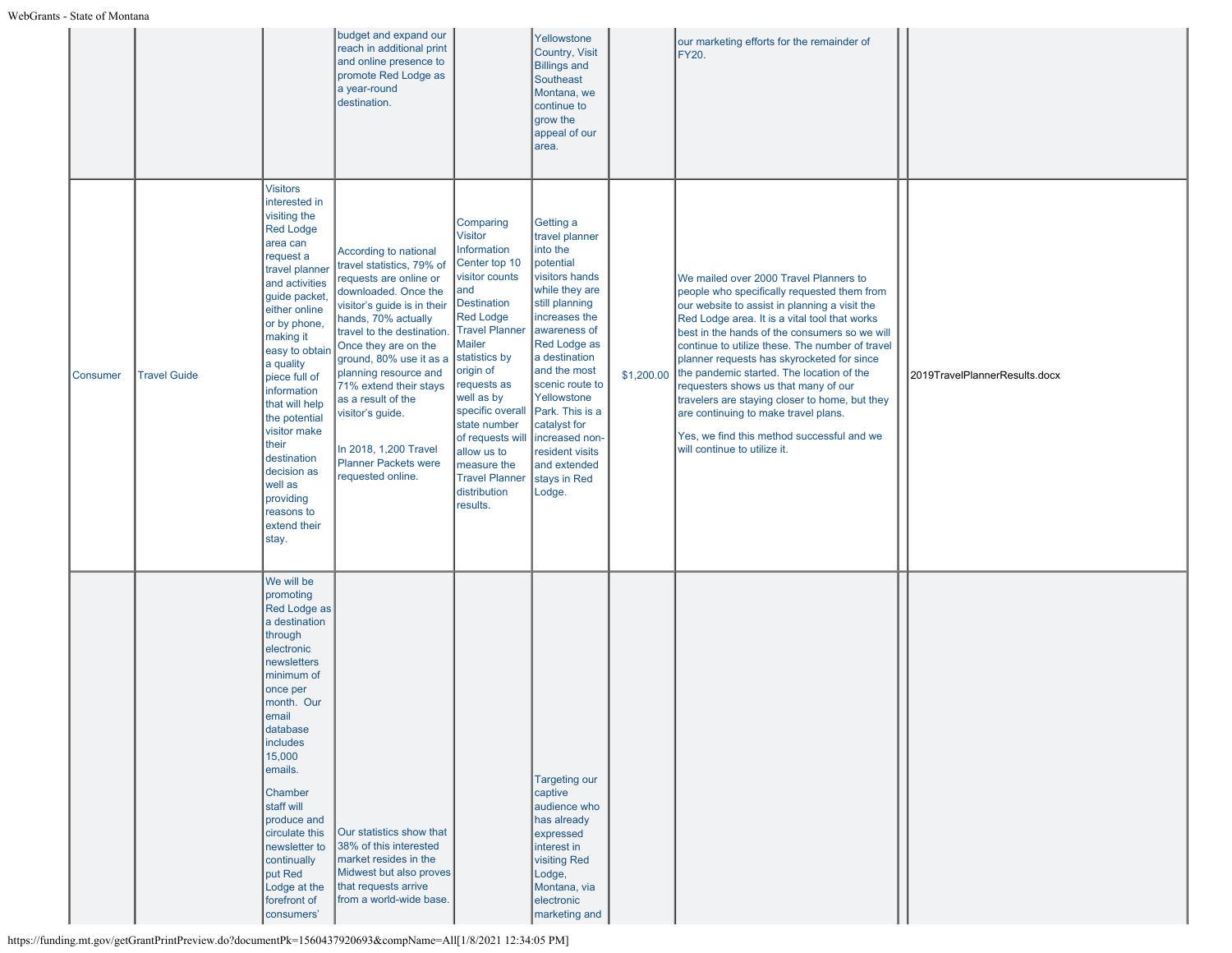| <b>Consumer</b> | <b>Electronic Adv -</b><br>Newsletter, E-blast | decision<br>making<br>process,<br>providing<br>them the<br>facilitation<br>and<br>navigation of<br><b>Red Lodge at</b><br>their<br>fingertips.<br>The<br>newsletters<br>will cover the<br>shoulder<br>season<br>targets but<br>also strive to<br>increase<br>occupancy<br>levels during<br>the high<br>traffic<br>summer<br>months when<br>guests are<br>more likely to<br>travel to Red<br>Lodge due to<br>personal<br>schedules,<br>weather,<br>accessibility<br>to Red Lodge<br>and the State<br>of Montana.<br><b>The</b><br>requested<br>money will be<br>used to fund<br>an online<br>enews<br>subscription<br>service<br>ONLY. | The Red Lodge E-<br>newsletter performs<br>with an Open Rate (OR)<br>of 30-40%. We are well<br>above the median<br>average of 15% for the<br><b>Travel &amp; Leisure</b><br><b>Industry. Our Click</b><br>Through Rate (CTR) of<br>4.3 also exceeds the<br>median average of<br>$1.5%$ .<br><b>Promoting Red Lodge</b><br>through digital and<br>electronic media has<br>proven to be a<br>consumer demand and<br>requirement in today's<br>economy.<br><b>Review of enews</b><br>metrics with attention to<br>OR and CTR;<br>consistently be above<br>the National Average<br>for the Travel and<br>Leisure Industry. | We will<br>measure<br>success of the<br>method by<br>tracking<br>response rate<br>to the<br>eblast/enews<br>(open rate,<br>click thru rate,<br>$etc.$ ). | newsletters will<br>position Red<br>Lodge as a<br>vacation<br>destination.<br>Using the<br>newsletter<br>links to drive<br>the consumer<br>to our websites<br>provides a<br>further<br>opportunity to<br>educate and<br>entice. The<br>newsletters will<br>allow Red<br>Lodge to<br>showcase<br>ease of<br>accessibility,<br>special events,<br>peak interest<br>for the geo-<br>traveler in the<br>culture, history<br>and natural<br>surroundings,<br>wildlife viewing<br>and adventure<br>opportunities. | \$1,200.00 | This method was successful as reflected in<br>the response rate: Over 190,000 eBlasts<br>went out over the course of ten campaigns<br>this year with an Open Rate of OR of 32%<br>(compared to an industry average of 18%)<br>and a CTR of 18% (compared to an industry<br>average of 9%.<br>See required documentation attached.<br>Inspite of COVID-19 negatively impacting our<br>numbers we do feel it is successful and we<br>will continue this method.                                                                                                               | ENewsEx.pdf |
|-----------------|------------------------------------------------|---------------------------------------------------------------------------------------------------------------------------------------------------------------------------------------------------------------------------------------------------------------------------------------------------------------------------------------------------------------------------------------------------------------------------------------------------------------------------------------------------------------------------------------------------------------------------------------------------------------------------------------|------------------------------------------------------------------------------------------------------------------------------------------------------------------------------------------------------------------------------------------------------------------------------------------------------------------------------------------------------------------------------------------------------------------------------------------------------------------------------------------------------------------------------------------------------------------------------------------------------------------------|----------------------------------------------------------------------------------------------------------------------------------------------------------|-------------------------------------------------------------------------------------------------------------------------------------------------------------------------------------------------------------------------------------------------------------------------------------------------------------------------------------------------------------------------------------------------------------------------------------------------------------------------------------------------------------|------------|-----------------------------------------------------------------------------------------------------------------------------------------------------------------------------------------------------------------------------------------------------------------------------------------------------------------------------------------------------------------------------------------------------------------------------------------------------------------------------------------------------------------------------------------------------------------------------|-------------|
|                 |                                                | We will use<br>this to<br>promote our<br>area in places<br>such as the<br><b>Visit</b><br>Southeast<br>Montana<br><b>Travel Guide</b><br>and the Cody<br>Visitor Guide.<br>We will also<br>use this to<br>promote<br>weekend and<br>mini-vacation<br>travel. We will<br>use                                                                                                                                                                                                                                                                                                                                                           | <b>Print advertising</b><br>remains relevant,<br>especially for niche                                                                                                                                                                                                                                                                                                                                                                                                                                                                                                                                                  | Return on<br>investment on<br>print materials<br>is difficult to<br>track but is an                                                                      | Red Lodge is<br>an incredible<br>area and, once<br>visited, not<br>forgotten. Our<br>only drawback<br>has been a<br>lack of                                                                                                                                                                                                                                                                                                                                                                                 |            | This was a half page print ad in Southeast<br>Montana magazine. TBID contributed \$831.25<br>to this line item so we only spent \$831.25 of<br>the \$1662.50 designated for this advertising<br>only. We did not pay for any ad production.<br>Visit Southeast Montana Travel covers a<br>corridor that leads directly to Red Lodge.<br>Making Red Lodge known to a market already<br>traveling in our area provides a great<br>opportunity for us to capture the travelers<br>attention and have Red Lodge become a part<br>of their travel plan. Yes, we find this method |             |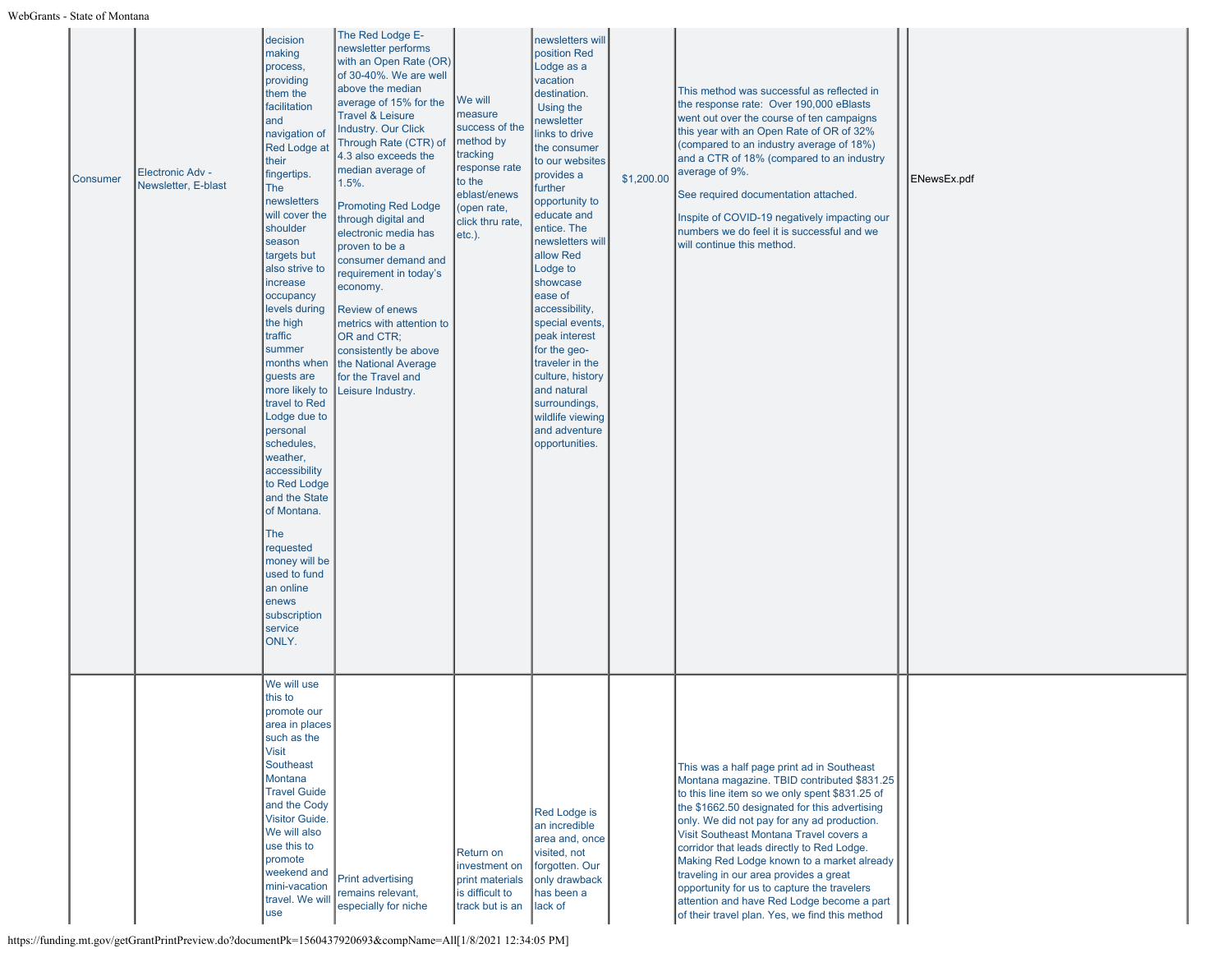| <b>Consumer</b> | <b>Print Advertising</b> | collaborative<br>efforts<br>wherever<br>possible to<br>maximize ou<br>budget. We<br>have found<br>that printed<br>materials are<br>good for<br>brand<br>recognition<br>and support<br>for our other<br>marketing<br>campaigns,<br>especially<br>those<br>surrounding<br>events. This<br>method<br>includes ad<br>production<br>and<br>placement for<br>print<br>advertising.                                                                                                                                                        | markets. Return on<br>investment on print<br>materials is difficult to<br>track but is an essential<br>part of a<br>comprehensive<br>marketing plan. We feel<br>that it is important to<br>have placement in our<br>direct drive and flight<br>markets to stay top of<br>mind as a travel<br>destination. | essential part<br>of a<br>comprehensive compared to<br>marketing<br>plan. We feel<br>that it is<br>important to<br>have<br>placement in<br>our direct drive we can draw<br>and flight<br>markets to stay in with an<br>top of mind as<br>a travel<br>destination. | awareness of<br>our area<br>surrounding<br>towns. By<br>targeting<br>visitors already<br>traveling in<br>nearby areas<br>these visitors<br>expectation<br>that some<br>percentage of<br>them will<br>return as<br>repeat visitors.             | \$1,300.00 | successful and we will continue to use it in the<br>future. Distribution of this magazine is 80,000<br>copies with an estimated readership of<br>230,000.<br>The Cody Enterprise magazines has a total<br>distribution of 130,000 copies delivered to 7<br>different states (Wyoming, Montana, North &<br>South Dakota, Idaho, Utah, and Nebraska)<br>which are in our drive market. As mentioned<br>above, Making Red Lodge known to a market<br>already traveling in our area provides a great<br>opportunity for us to capture the travelers<br>attention and have Red Lodge become a part<br>of their travel plan. This was a new campaign<br>targeted to start at the beginning of our tourist<br>season. Once again, due to the effects of the<br>pandemic, we are having difficulty measuring<br>the effectiveness of this campaign. We will<br>analyze this more fully when we have a better<br>idea of how to sort the pandemic information. | CodyEnterprise SEMT.pdf |
|-----------------|--------------------------|-------------------------------------------------------------------------------------------------------------------------------------------------------------------------------------------------------------------------------------------------------------------------------------------------------------------------------------------------------------------------------------------------------------------------------------------------------------------------------------------------------------------------------------|-----------------------------------------------------------------------------------------------------------------------------------------------------------------------------------------------------------------------------------------------------------------------------------------------------------|-------------------------------------------------------------------------------------------------------------------------------------------------------------------------------------------------------------------------------------------------------------------|------------------------------------------------------------------------------------------------------------------------------------------------------------------------------------------------------------------------------------------------|------------|-------------------------------------------------------------------------------------------------------------------------------------------------------------------------------------------------------------------------------------------------------------------------------------------------------------------------------------------------------------------------------------------------------------------------------------------------------------------------------------------------------------------------------------------------------------------------------------------------------------------------------------------------------------------------------------------------------------------------------------------------------------------------------------------------------------------------------------------------------------------------------------------------------------------------------------------------------|-------------------------|
|                 |                          | <b>Having funds</b><br>available to<br>support<br>events gives<br>organizers a<br>stronger<br>incentive to<br>choose Red<br>Lodge as the<br>host for<br>events. At the<br>moment,<br>funds are<br>dedicated to<br><b>TBEX</b> and<br>MINT. Our<br>remaining<br>rollover funds<br>will also go to<br>supporting<br>events.<br>TBEX -<br>TBEX will be<br>in Billings this<br>year. Red<br>Lodge,<br>Yellowstone<br>Country,<br><b>VisitBillings</b><br>as well as<br>other<br>interested<br>parties will be<br>dedicating<br>time and | Red Lodge is an<br>incredible area and,<br>once visited, not<br>forgotten. Our only<br>drawback has been a<br>lack of awareness of<br>our area compared to                                                                                                                                                |                                                                                                                                                                                                                                                                   | <b>Red Lodge</b><br>promotes<br>numerous<br>events in our<br>area with<br>which we try to<br>give visitors a<br>reason to<br>come to Red<br>Lodge as well<br>as reasons to<br>stay and play<br>longer. We<br>plan to support<br>events such as |            |                                                                                                                                                                                                                                                                                                                                                                                                                                                                                                                                                                                                                                                                                                                                                                                                                                                                                                                                                       |                         |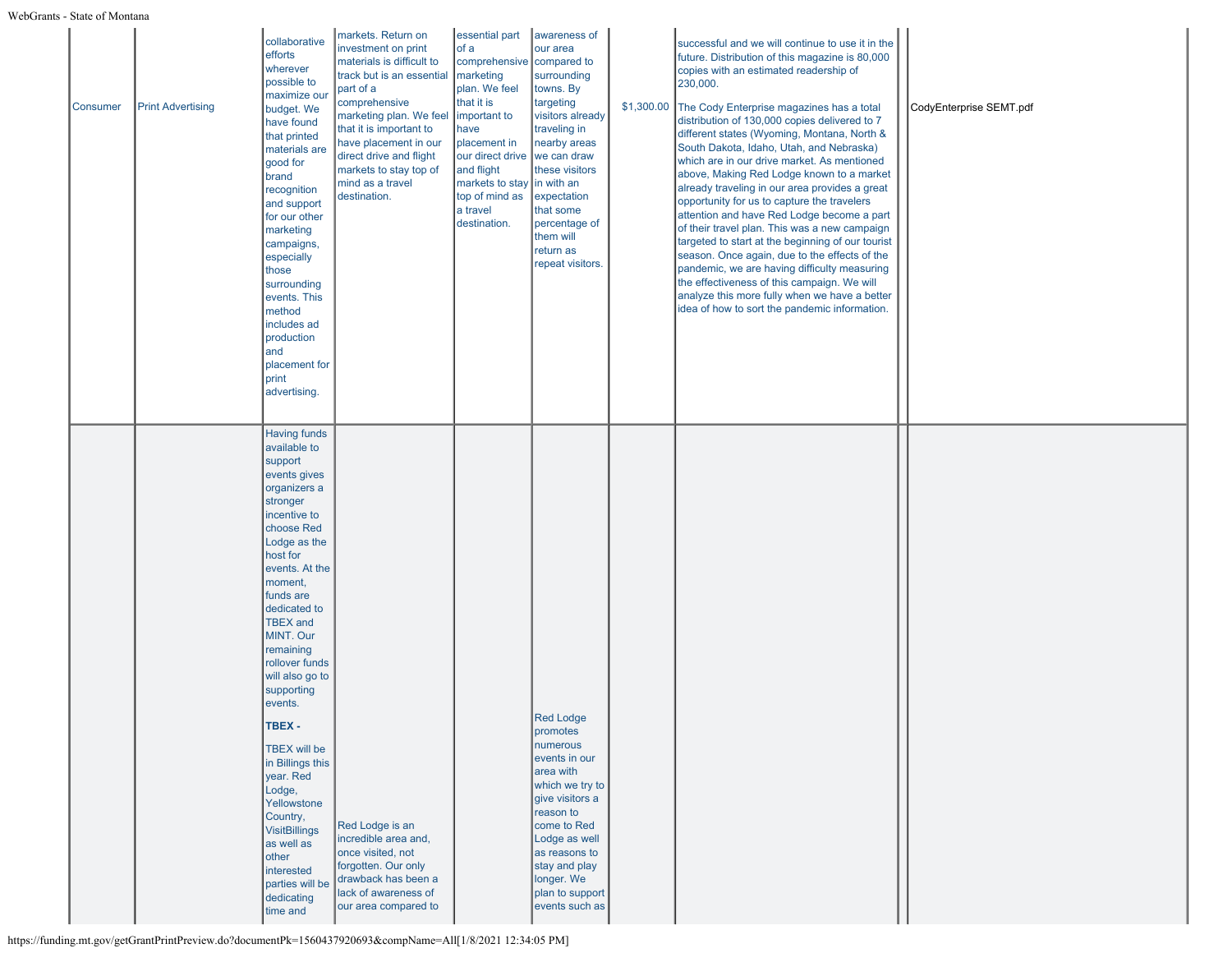| <b>Events</b> | <b>Multi-Media Marketing</b> | funding to<br>place<br>Montana in<br>the forefront<br>and top of<br>mind<br>awareness<br>for this elite<br>group of<br>travel planner<br>and bloggers.<br><b>MINT Film</b><br><b>Festival</b><br><b>Red Lodge</b><br>will again<br>partner with<br>Montana<br>International<br><b>Film Festival</b><br>(MINT) and<br><b>Art House</b><br>Cinema to<br>bring a film<br>festival to<br>Red Lodge.<br>MINT is<br>collaborating<br>with industry<br>professionals<br>to bring new<br>ideas and<br>strategy to<br>redefine what<br>a world-class<br>film festival<br>could be. We<br>are<br>developing<br>special<br>screenings<br>and events<br>for the Red<br>Lodge<br>community<br>that will be<br>exclusive to<br>Red Lodge.<br>Festival<br>patrons will<br>have to travel<br>to Red Lodge<br>to participate<br>in said<br>events. Both<br>a fall MINT<br>and a spring<br>MINT are<br>planned. | surrounding towns.<br><b>Multi-day events</b><br>increase visitor's<br>likelihood of extending<br>their stay in our area. In<br>addition, Red Lodge<br>uses these events to<br>leverage our dollars to<br>maximize media<br>presence and PR<br>exposure surrounding<br>these events.<br>Art House Cinema is a<br>$501(c)(3)$ non-profit<br>organization in Billings,<br>Montana. We first<br>opened in 2015 and<br>had been programming<br>films, special events,<br>special film screenings,<br>and bringing in special<br>guests since day one.<br>We have conducted<br>several community<br>surveys in<br><b>YellowstoneCounty to</b><br>evaluate the demand<br>for a film festival, and<br>the support is<br>overwhelming. | Success will<br>be measured<br>by response,<br>increased<br>exposure<br>(distribution)<br>through print<br>and digital<br>media and<br>continuation of<br>annual<br>activities such<br>as events and<br>festivals. | Winterfest,<br><b>TBEX, Post</b><br>TBEX, MINT<br>Film Festival,<br>Wedding<br>Shows, and<br>Shredfest.<br>Positioning the<br><b>MINT Film</b><br>Festival in Red<br>Lodge will<br>provide<br>destination<br>options for out-<br>of-state visitors<br>and travelers<br>from<br>surrounding<br>communities.<br>Festival guests<br>can travel to<br><b>Red Lodge</b><br>and<br>experience the<br>mountains and<br>not miss out<br>on the MINT<br>Film Festival.<br>We believe a<br>film festival in<br>September will<br>attract more<br>tourism to Red<br>Lodge and<br>increase<br>Montana's film<br>and culture<br>footprint.<br><b>Red Lodge's</b><br>administrative | \$1,952.40 | No funds were spent in FY20 on this method.<br>We planned to support events Winterfest,<br>TBEX, Post TBEX, spring (March) MINT Film<br>Festival, Wedding Shows, and Shredfest.<br>Much of our plan had to change due to Covid<br>19. We were able to host TBEX and<br>Winterfest through joint ventures and Post<br>TBEX through Fam Tours and the fall in<br>person MINT Film Festival, but not the spring<br>MINT Film Festival, wedding show and<br>Shredfest, along with many other events in<br>our area thatt were cancelled inFY20 due to<br>COVID19. So no marketing dollars were<br>spent on this line item. Although it may seem<br>unsuccessful, it was due to the COVID19<br>travel and gathering restrictions so we feel<br>this will be a successful method in future<br>years. We will continue to allocate funds to<br>Multi Media Marketing with expectation that<br>events will return. |  |
|---------------|------------------------------|-----------------------------------------------------------------------------------------------------------------------------------------------------------------------------------------------------------------------------------------------------------------------------------------------------------------------------------------------------------------------------------------------------------------------------------------------------------------------------------------------------------------------------------------------------------------------------------------------------------------------------------------------------------------------------------------------------------------------------------------------------------------------------------------------------------------------------------------------------------------------------------------------|--------------------------------------------------------------------------------------------------------------------------------------------------------------------------------------------------------------------------------------------------------------------------------------------------------------------------------------------------------------------------------------------------------------------------------------------------------------------------------------------------------------------------------------------------------------------------------------------------------------------------------------------------------------------------------------------------------------------------------|--------------------------------------------------------------------------------------------------------------------------------------------------------------------------------------------------------------------|-----------------------------------------------------------------------------------------------------------------------------------------------------------------------------------------------------------------------------------------------------------------------------------------------------------------------------------------------------------------------------------------------------------------------------------------------------------------------------------------------------------------------------------------------------------------------------------------------------------------------------------------------------------------------|------------|------------------------------------------------------------------------------------------------------------------------------------------------------------------------------------------------------------------------------------------------------------------------------------------------------------------------------------------------------------------------------------------------------------------------------------------------------------------------------------------------------------------------------------------------------------------------------------------------------------------------------------------------------------------------------------------------------------------------------------------------------------------------------------------------------------------------------------------------------------------------------------------------------------|--|
|               |                              | <b>Red Lodge</b><br>will use the<br>20% budget                                                                                                                                                                                                                                                                                                                                                                                                                                                                                                                                                                                                                                                                                                                                                                                                                                                |                                                                                                                                                                                                                                                                                                                                                                                                                                                                                                                                                                                                                                                                                                                                | <b>Red Lodge will</b><br>remain within                                                                                                                                                                             | efforts<br>supports the                                                                                                                                                                                                                                                                                                                                                                                                                                                                                                                                                                                                                                               |            |                                                                                                                                                                                                                                                                                                                                                                                                                                                                                                                                                                                                                                                                                                                                                                                                                                                                                                            |  |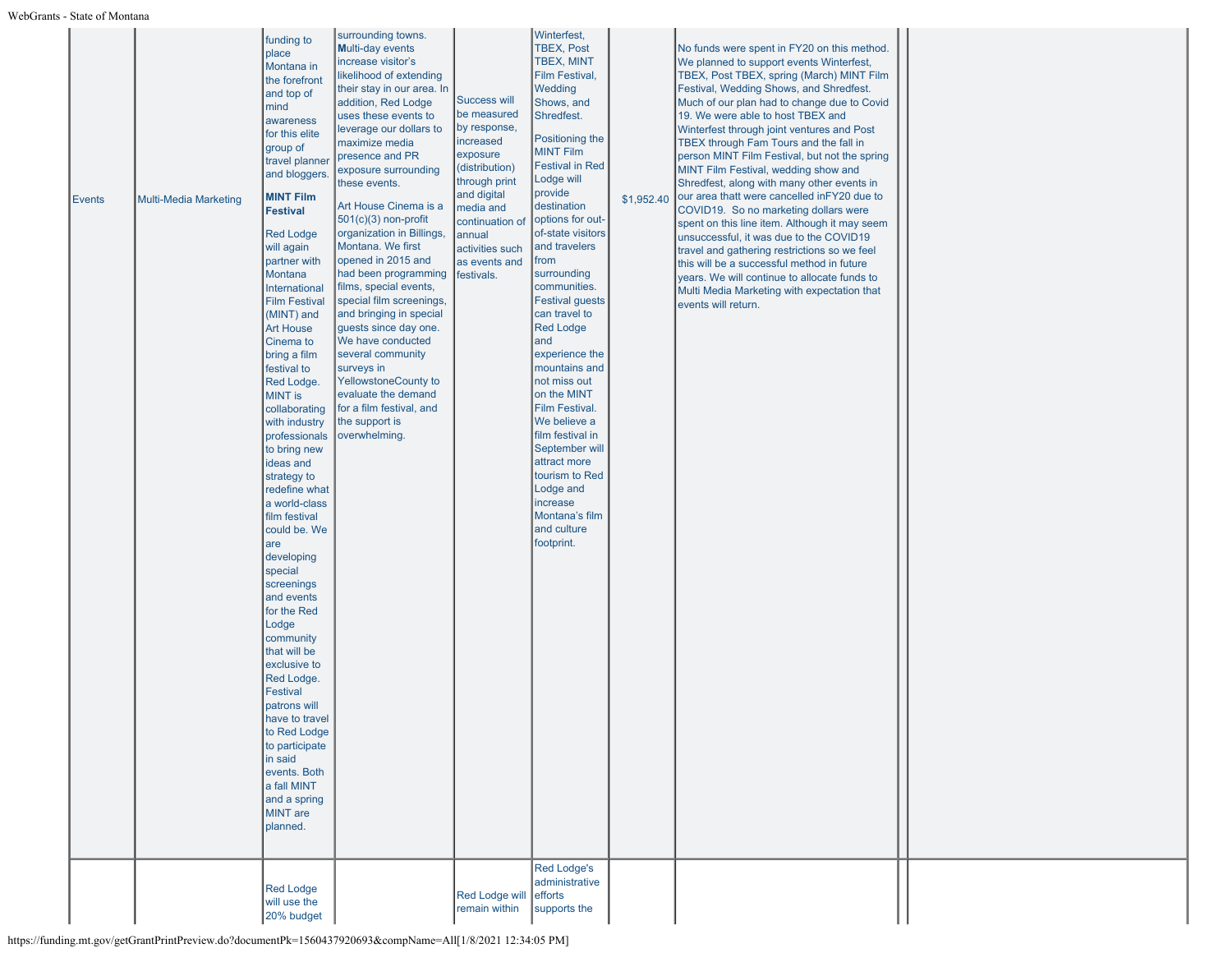| <b>Marketing</b><br>Support | <b>Administration</b>        | allowed for<br>administration<br>and will follow<br>the<br><b>Regulations</b><br>and<br><b>Procedures</b><br>when using<br><b>Lodging Tax</b><br>Revenue in<br>order to<br>maintain our<br>status.                                                                                                                                                                                                                          | <b>Red Lodge remains</b><br>within the 20% budget<br>allowed for<br>administration and will<br>follow the Regulations<br>and Procedures when<br>using Lodging Tax<br>Revenue.                                                                                                       | the 20%<br>budget allowed<br>for<br>administration<br>and will<br>continue to<br>follow<br><b>Regulations</b><br>and<br><b>Procedures</b><br>when using<br><b>Lodging Tax</b><br>Revenue.                                                | Montana<br>Brand. We<br>communicate<br>a consitent<br>and effective<br>marketing<br>identity using<br>the Montana<br><b>Brand and the</b><br><b>Red Lodge</b><br><b>Brand to</b><br>promote<br>tourism from<br>within the Red<br>Lodge office.                                                                                                                                                                                                                                                                                                                               | \$4,800.60 | Yes, it was successful and we will do it again.<br>Red Lodge stayed within the 20% allowable<br>budget and continues to follow Rules and<br>Regulations when using Lodging Facility Use<br>Tax Revenue. Required reports are always<br>submitted on time. Red Lodge will continue to<br>use admin funds to maintain our office. Total<br>bed tax receipts \$25,501 20% threshold<br>\$5,100, total admin spent \$5,100.                                                                                                                                                                                                                                                                                                                                                                                                                                                                                                                                                                                                                                                                                                                                                                                                                                                                                                                                                                                                                                                                                                                                       |                                                       |
|-----------------------------|------------------------------|-----------------------------------------------------------------------------------------------------------------------------------------------------------------------------------------------------------------------------------------------------------------------------------------------------------------------------------------------------------------------------------------------------------------------------|-------------------------------------------------------------------------------------------------------------------------------------------------------------------------------------------------------------------------------------------------------------------------------------|------------------------------------------------------------------------------------------------------------------------------------------------------------------------------------------------------------------------------------------|------------------------------------------------------------------------------------------------------------------------------------------------------------------------------------------------------------------------------------------------------------------------------------------------------------------------------------------------------------------------------------------------------------------------------------------------------------------------------------------------------------------------------------------------------------------------------|------------|---------------------------------------------------------------------------------------------------------------------------------------------------------------------------------------------------------------------------------------------------------------------------------------------------------------------------------------------------------------------------------------------------------------------------------------------------------------------------------------------------------------------------------------------------------------------------------------------------------------------------------------------------------------------------------------------------------------------------------------------------------------------------------------------------------------------------------------------------------------------------------------------------------------------------------------------------------------------------------------------------------------------------------------------------------------------------------------------------------------------------------------------------------------------------------------------------------------------------------------------------------------------------------------------------------------------------------------------------------------------------------------------------------------------------------------------------------------------------------------------------------------------------------------------------------------|-------------------------------------------------------|
| Marketing<br>Support        | <b>Opportunity Marketing</b> | <b>Having \$1000</b><br>reserved for<br>Opportunity<br><b>Marketing</b><br>prepares us<br>to take<br>advantage of<br>prospects<br>that will<br>protect and<br>promote Red<br>Lodge to that<br>which we<br>cannot<br>foresee at the<br>given<br>time. These<br>funds will also<br>be available<br>for co-<br>operative<br>marketing<br>opportunities.<br>Our strategy<br>is to be<br>prepared for<br>these<br>opportunities. | We have been working<br>together with<br>Yellowstone Country,<br>the Red Lodge Tourism<br><b>Business Improvement</b><br><b>District and Red Lodge</b><br>Merchants and Lodging<br><b>Association to better</b><br>place ourselves for<br>continued collaborative<br>opportunities. | We will<br>measure<br><b>SUCCESS</b><br>depending<br>upon the<br>specific<br>opportunity.<br>The<br>opportunities<br>that were<br>taken<br>advantage of<br>were events so<br>attendance<br>was used to<br>guage success<br>and response. | Opportunities<br>arise that we<br>don't always<br>foresee, such<br>as an<br>opportunity to<br>showcase the<br>community or<br>to mitigate<br>negative<br>publicity from a<br>natural<br>disaster such<br>as forest fire or<br>other natural<br>disaster.<br>Opportunity<br>Marketing<br>allows us to<br>position<br>ourselves as<br>premier<br>vacation<br>destinations no<br>matter what<br>the challenge.<br><b>Staying in</b><br>front of the<br>news through<br>all modes of<br>communication<br>will provide us<br>the<br>sustainability<br>to maintain our<br>revenue. | \$1,000.00 | The CVB had an opportunity to participate in<br>the fall, in-person MINT Film Festival held is<br>September of 2019 (FY20)- We partnered<br>with our TBID for the 2019 MINT Film Festival<br>Red Lodge that was a two-day event at the<br>Historic Roman Theater on September 27 -<br>28, 2019. We had approximately 375 people<br>in attendance over both days. a poll<br>conducted by MINT during the festival week<br>determined that 82 visitors were from out of<br>town or out of state. In total, 39 room nights<br>were booked from those 82 visitors. This<br>method was successful in spite of the<br>negative impact from COVID19 in spring of<br>2020.<br>The CVB had an opportunity to participate in<br>the annual Christmas Stroll in first week of<br>December 2019 - We partnered with TBID to<br>host the 29th annual Christmas Stroll, a two-<br>day event held Friday, December 5th and<br>Saturday, December 6th, 2019. We spent<br>\$500 on joint advertising in out of state<br>publications and mixed media. See attached<br>ad copy. There were at least 2500 people in<br>attendance each night. Hotels and other<br>lodging venues report being fully booked both<br>nights of Christmas Stroll. Christmas Stroll<br>has become a very popular return visit event<br>for Red Lodge with many families planning<br>their return to Red Lodge for Stroll a year in<br>advance. We were successful in capitalizing<br>on this opportunity and we will continue to<br>include Opportunity Marketing in our future<br>plans and budget. | FY20OpportunityMarketing2019ChristmasStrolladcopy.pdf |
|                             |                              |                                                                                                                                                                                                                                                                                                                                                                                                                             |                                                                                                                                                                                                                                                                                     |                                                                                                                                                                                                                                          | In addition to<br>being required<br>attendance in<br>order to meet<br>the terms for<br>participation,<br>both the TAC<br>meetings and<br>Governor's                                                                                                                                                                                                                                                                                                                                                                                                                          |            |                                                                                                                                                                                                                                                                                                                                                                                                                                                                                                                                                                                                                                                                                                                                                                                                                                                                                                                                                                                                                                                                                                                                                                                                                                                                                                                                                                                                                                                                                                                                                               |                                                       |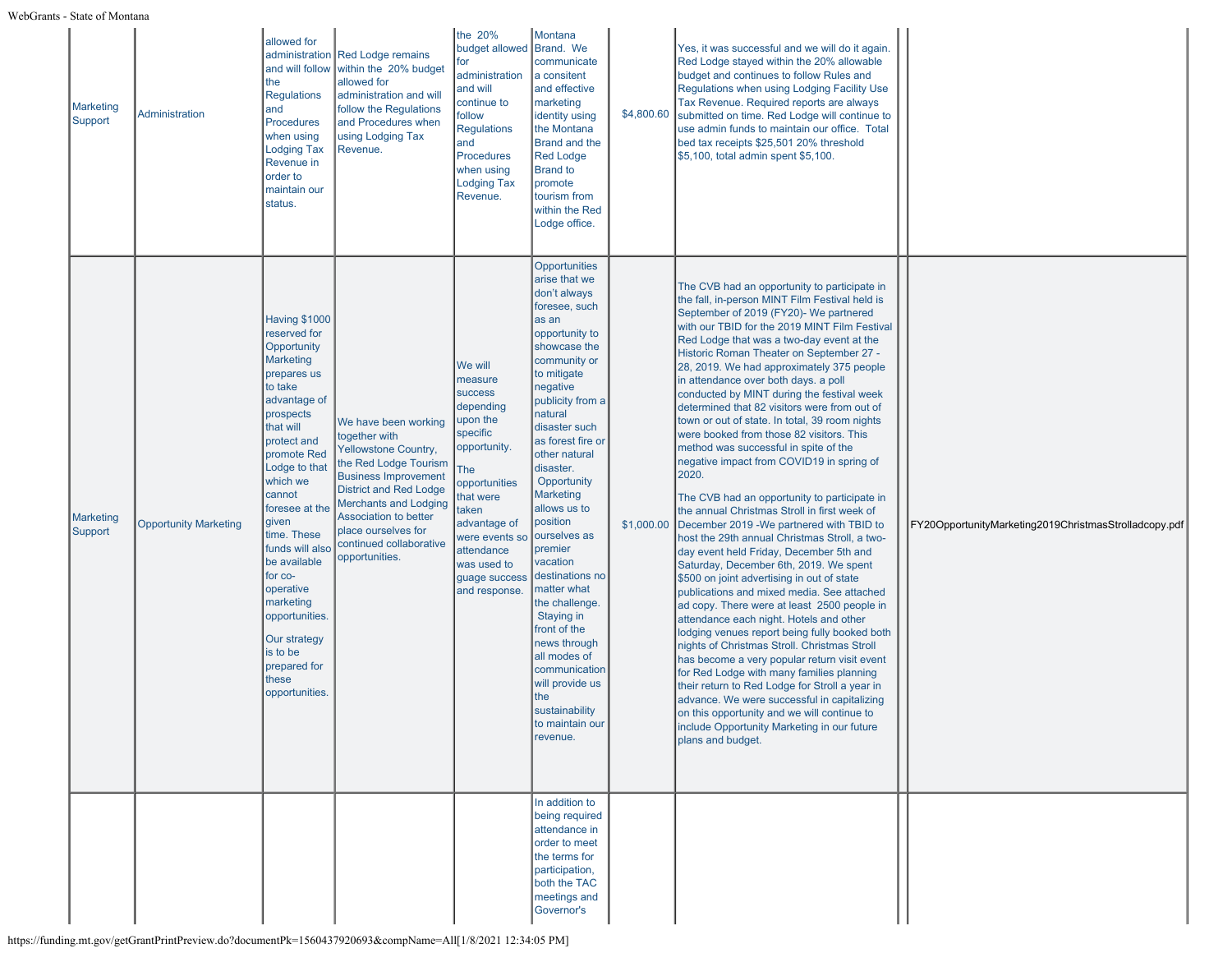|  | <b>Marketing</b><br>Support | <b>TAC/Governor's</b><br>Conference meetings | These<br>meetings are<br>informative<br>and<br>necessary for<br>us to perfom<br>to our best<br>ability in<br>presenting a<br>strong<br>organization<br>and staying<br>informed of<br>the rules and<br>regulations in<br>tourism. | These meetings play an<br>important role for<br>accomplishing<br>increased brand<br>recognition within the<br>tourism industry. Travel<br>time and mileage is<br>allowed for this budget<br>due to distances to<br>travel to meetings. With<br>our small budget, this<br>provides opportunities<br>for Red Lodge to learn<br>and grow that we likely<br>would not otherwise be<br>able to afford. | Success will<br>be measured<br>by attendance<br>at TAC<br>meetings and<br>information<br>distribution. | provide<br>important<br>information<br>that keeps us<br>informed on<br>tourism trends,<br>updates, rules<br>and<br>regulations,<br>and provdides<br>useful<br>marketing<br>tools and<br>information on<br>opportunities<br>we might<br>otherwise<br>miss.<br>These dollars<br>helped to<br>offset the<br>travel costs<br>associated<br>with the<br>Governors<br>Conference<br>and four TAC<br>meetings<br>during this<br>Fiscal Year.<br><b>Red Lodge</b><br>appreciates<br>the opportunity<br>to attend<br><b>Tourism</b><br><b>Advisory</b><br>Council<br>Meetings as<br>well as the<br>Governor's<br>Conference.<br>The Red<br>Lodge<br><b>Chamber sent</b><br><b>Sherry</b><br>Weamer to the<br>Governor's<br>Conference<br>and Julie<br>Karnos &<br>Sherry<br>Weamer to the<br>TAC meetings.<br>This event<br>brings industry<br>professionals | \$2,250.00 | Yes, what we were able to do was successful<br>and we will continue to fund this method.<br><b>Executive Director Sherry Weamer and Julie</b><br>Coe attended all in person and virtual TAC<br>meetings.<br>TAC meetings provided staff with information<br>and a platform to engage with all Regions,<br>CVBs, MOTBD, and the council members.<br>Relationships are a constant work in progress,<br>these agendas can be very informative<br>beneficial for all involved. The 2020<br>Governor's Conference was cancelled,<br>however, we look forward to the Governor's<br>Conference return next year.<br>Again, the COVID19 pandemic had an impact<br>on this method as two of the in person<br>meetings had to be canceled. Funds were<br>spent on travel costs associated with the in<br>person meetings.<br>Red Lodge appreciates the opportunity to<br>attend Tourism Advisory Council Meetings as<br>well as the Governor's Conference. This event<br>brings industry professionals together and<br>connects stakeholders and business owners. |
|--|-----------------------------|----------------------------------------------|----------------------------------------------------------------------------------------------------------------------------------------------------------------------------------------------------------------------------------|---------------------------------------------------------------------------------------------------------------------------------------------------------------------------------------------------------------------------------------------------------------------------------------------------------------------------------------------------------------------------------------------------|--------------------------------------------------------------------------------------------------------|-----------------------------------------------------------------------------------------------------------------------------------------------------------------------------------------------------------------------------------------------------------------------------------------------------------------------------------------------------------------------------------------------------------------------------------------------------------------------------------------------------------------------------------------------------------------------------------------------------------------------------------------------------------------------------------------------------------------------------------------------------------------------------------------------------------------------------------------------------|------------|---------------------------------------------------------------------------------------------------------------------------------------------------------------------------------------------------------------------------------------------------------------------------------------------------------------------------------------------------------------------------------------------------------------------------------------------------------------------------------------------------------------------------------------------------------------------------------------------------------------------------------------------------------------------------------------------------------------------------------------------------------------------------------------------------------------------------------------------------------------------------------------------------------------------------------------------------------------------------------------------------------------------------------------------------------|
|--|-----------------------------|----------------------------------------------|----------------------------------------------------------------------------------------------------------------------------------------------------------------------------------------------------------------------------------|---------------------------------------------------------------------------------------------------------------------------------------------------------------------------------------------------------------------------------------------------------------------------------------------------------------------------------------------------------------------------------------------------|--------------------------------------------------------------------------------------------------------|-----------------------------------------------------------------------------------------------------------------------------------------------------------------------------------------------------------------------------------------------------------------------------------------------------------------------------------------------------------------------------------------------------------------------------------------------------------------------------------------------------------------------------------------------------------------------------------------------------------------------------------------------------------------------------------------------------------------------------------------------------------------------------------------------------------------------------------------------------|------------|---------------------------------------------------------------------------------------------------------------------------------------------------------------------------------------------------------------------------------------------------------------------------------------------------------------------------------------------------------------------------------------------------------------------------------------------------------------------------------------------------------------------------------------------------------------------------------------------------------------------------------------------------------------------------------------------------------------------------------------------------------------------------------------------------------------------------------------------------------------------------------------------------------------------------------------------------------------------------------------------------------------------------------------------------------|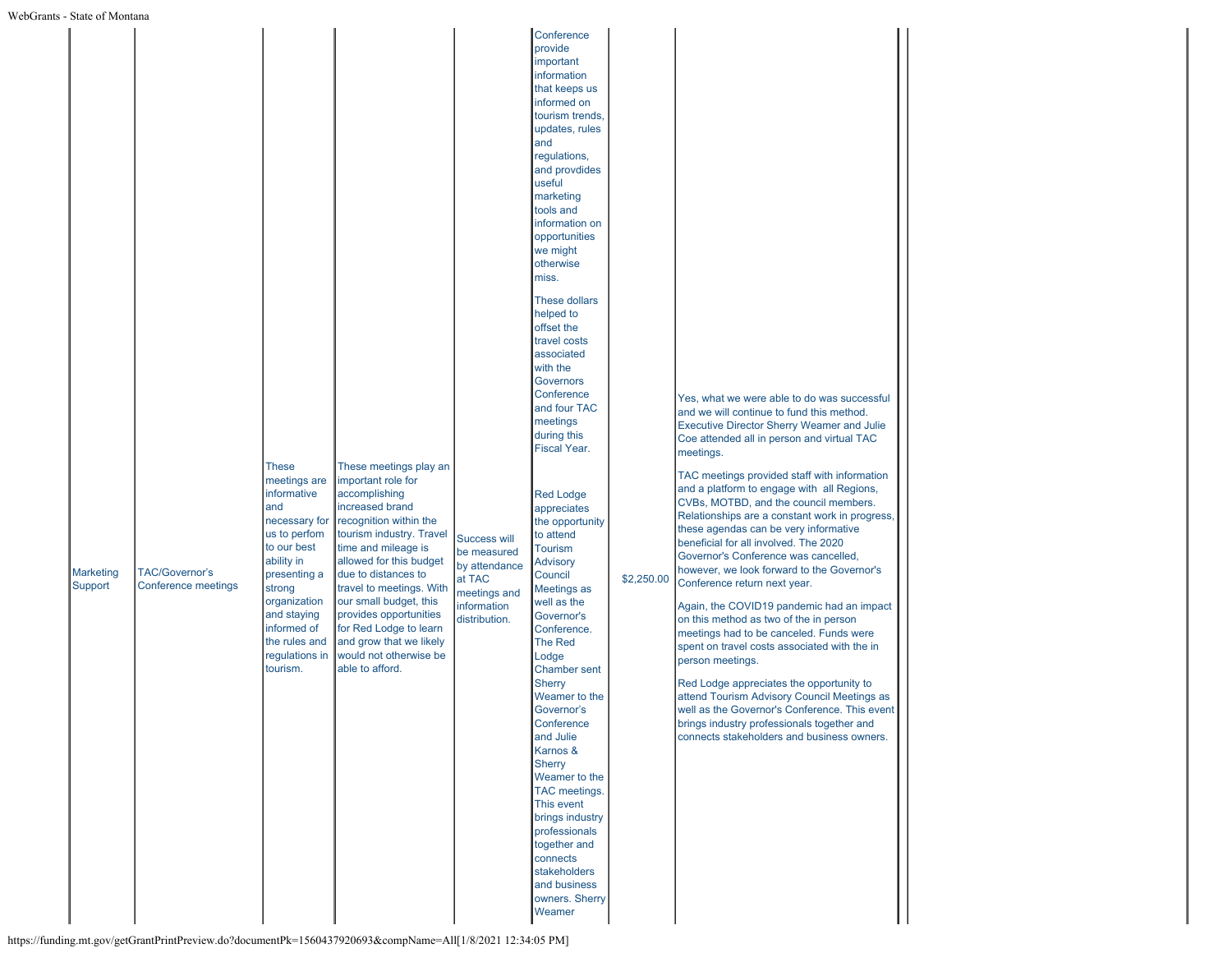|                             |                                 |                                                                                                                                                                                                                                                                                                                                                                                                                      |                                                                                                                                                                                                                                                                                                                                                                                                                                                                          |                                                                                                                                                                                                                                                          | attended the<br>TAC meetings.<br><b>TAC</b> meetings<br>ensure all<br>Regions,<br>CVBs,<br>MOTBD, and<br>partners are<br>on the same<br>page.<br>Relationships<br>are a constant<br>work in<br>progress,<br>these agendas<br>can be very<br>informative<br>beneficial for<br>all involved.<br>Yes, this is<br>successful and<br>we will be<br>doing it again.                                                                                                                                                                                                                                                                                       |            |                                                                                                                                                                                                                                                                                                                                                                                                                                                                                                                                                                                                                                                                                                                                                                                                                                                                                                                                                                                                                                                                      |  |
|-----------------------------|---------------------------------|----------------------------------------------------------------------------------------------------------------------------------------------------------------------------------------------------------------------------------------------------------------------------------------------------------------------------------------------------------------------------------------------------------------------|--------------------------------------------------------------------------------------------------------------------------------------------------------------------------------------------------------------------------------------------------------------------------------------------------------------------------------------------------------------------------------------------------------------------------------------------------------------------------|----------------------------------------------------------------------------------------------------------------------------------------------------------------------------------------------------------------------------------------------------------|-----------------------------------------------------------------------------------------------------------------------------------------------------------------------------------------------------------------------------------------------------------------------------------------------------------------------------------------------------------------------------------------------------------------------------------------------------------------------------------------------------------------------------------------------------------------------------------------------------------------------------------------------------|------------|----------------------------------------------------------------------------------------------------------------------------------------------------------------------------------------------------------------------------------------------------------------------------------------------------------------------------------------------------------------------------------------------------------------------------------------------------------------------------------------------------------------------------------------------------------------------------------------------------------------------------------------------------------------------------------------------------------------------------------------------------------------------------------------------------------------------------------------------------------------------------------------------------------------------------------------------------------------------------------------------------------------------------------------------------------------------|--|
| <b>Marketing</b><br>Support | VIC<br>Funding/Staffing/Signage | 6% of the<br>CVB bed tax<br>revenue will<br>be used for<br>VIC Staffing.<br>Our strategy<br>is to increase<br>a paid Staff<br>person's time<br>professionally<br>serving the<br>public by<br>approximately<br>200 hours<br>annually from<br>which the<br><b>CVB will</b><br>supply 85 of<br>those hours.<br>This will<br>have a<br>significant<br>impact on the<br>service that<br>we will be<br>able to<br>provide. | Every year over 8,000<br>travelers enter the<br><b>Visitor's Information</b><br><b>Center requesting</b><br>information about the<br>Area. The revenue<br>generated by the CVB<br>positively impacts our<br>scope of services. We<br>receive grant from<br>Yellowstone Country to<br>help staff our visitor<br>center during peak<br>season. The CVB<br>staffing dollars will help<br>extend our staffing<br>through the peak<br>season and into the<br>shoulder season. | Success will<br>be measured<br>by the<br>availability and<br>staffing of the<br>Visitor<br>Information<br>Center and by<br>required<br>metrics.<br><b>Success will</b><br>be measured<br>by maintaining outlined. This<br>the VIC hours<br>and staffing. | The funds will<br>be applied to<br>the fulfillment<br>component of<br>increasing<br>awareness,<br>group travel<br>promotion and<br>providing<br>increased<br>levels of<br>quality service<br>for Red Lodge.<br>Increasing the<br>staff time, the<br>hours of<br>operation, the<br>efficiency and<br>level of<br>knowledge the<br><b>Visitor</b><br>Counselors will<br>provide<br>guidance to<br>mitigate and<br>dispel the<br>challenges<br>centralized<br>fulfillment<br>component will<br>be in place to<br>assist group<br>travel<br>planners,<br>families who<br>visit in the<br>winter and the<br>secret season<br>traveler who<br>spends more | \$1,500.00 | Yes, this method was successful and we will<br>continue to include this method. In FY20 the<br>VIC was open, staffed and hours of<br>operationwere extended to better serve the<br>needs of our customers. We were able to<br>extend our business hours from 9-5<br>(previously from 10-4) and add Saturday<br>hours which immediately enabled us to extend<br>our ability to answer the phones and allowed<br>us more working time to responsed to our<br>email, and better provide in person services.<br>Required reporting metrics:<br>The total number of hours the visitors center<br>was open during this grant period was 1740<br>and staffed 1474 hours. Mon-Sat 9am-5pm.<br>CVB funds supported three staff members<br>who worked a total of 147.5 hours; rate of pay<br>\$11/hour.<br>The top ten states with the most visitors<br>were: MT, CO, MN, WI, PA, TX, ND, FL, CA,<br>and WI in the order of most to least.<br>We will continue to use this method as the<br>VIC provides a valuable resource to increase<br>our capacity for serving visitors. |  |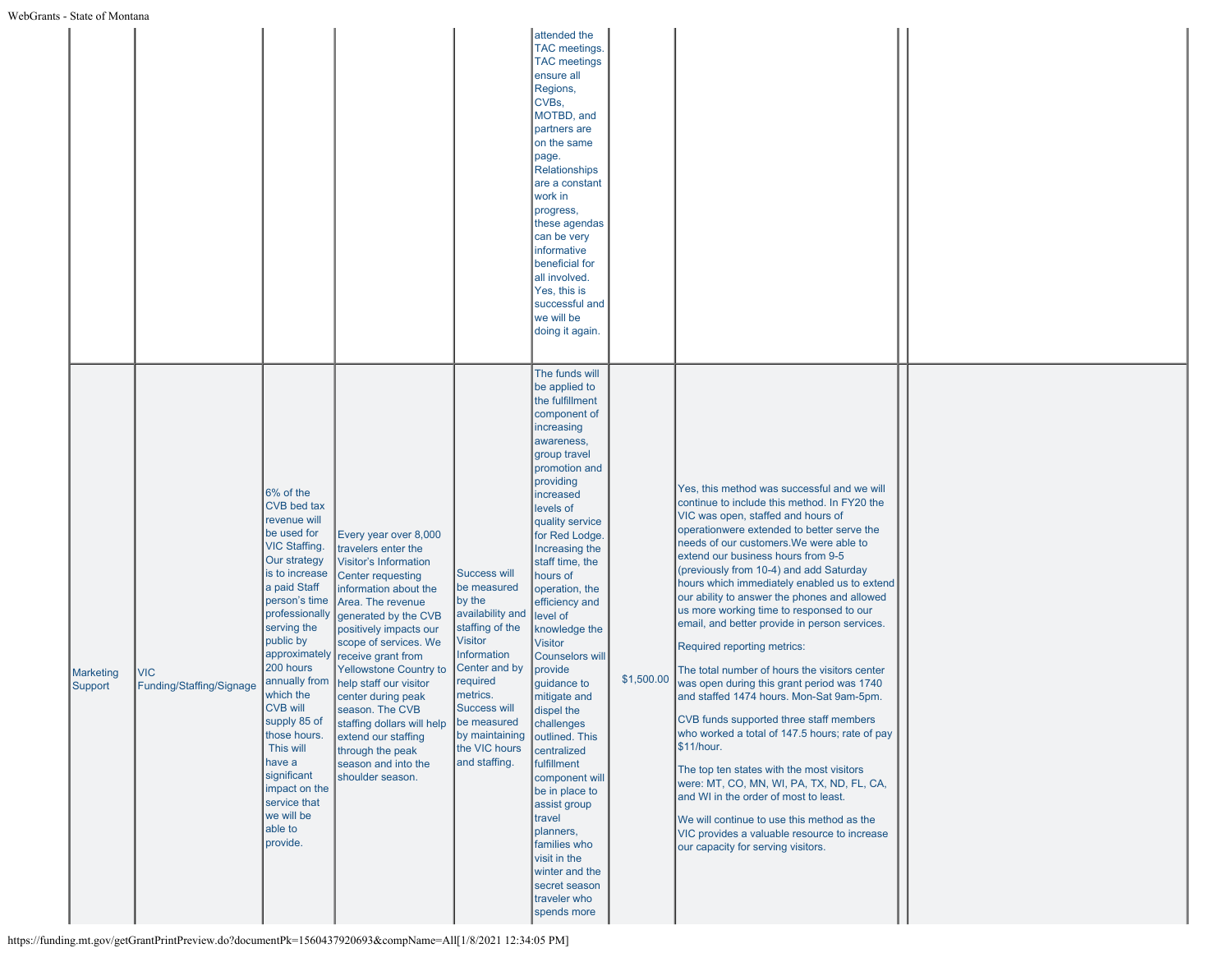|           |                  |                                                                                                                                                                                                                                                                                                                                                                                                                                                                                                                                        |                                                                                                                                                                                                                                    |                                                                                                          | time, money<br>and resources.                                                                                                                                                                                                                                                                                                                                                                       |                           |                                                                                                                                                                                                                                                                                                                                                                                                                                                                                                                                                                                                                                                                                                                                                                                                                                                                                                                                                                                                                                                                                                                                                                                                                                                                                                                                                                                                                                                                                                                                                                                                                                                                                                  |                                |
|-----------|------------------|----------------------------------------------------------------------------------------------------------------------------------------------------------------------------------------------------------------------------------------------------------------------------------------------------------------------------------------------------------------------------------------------------------------------------------------------------------------------------------------------------------------------------------------|------------------------------------------------------------------------------------------------------------------------------------------------------------------------------------------------------------------------------------|----------------------------------------------------------------------------------------------------------|-----------------------------------------------------------------------------------------------------------------------------------------------------------------------------------------------------------------------------------------------------------------------------------------------------------------------------------------------------------------------------------------------------|---------------------------|--------------------------------------------------------------------------------------------------------------------------------------------------------------------------------------------------------------------------------------------------------------------------------------------------------------------------------------------------------------------------------------------------------------------------------------------------------------------------------------------------------------------------------------------------------------------------------------------------------------------------------------------------------------------------------------------------------------------------------------------------------------------------------------------------------------------------------------------------------------------------------------------------------------------------------------------------------------------------------------------------------------------------------------------------------------------------------------------------------------------------------------------------------------------------------------------------------------------------------------------------------------------------------------------------------------------------------------------------------------------------------------------------------------------------------------------------------------------------------------------------------------------------------------------------------------------------------------------------------------------------------------------------------------------------------------------------|--------------------------------|
| Publicity | <b>Fam Trips</b> | We will invite<br>media.<br>meeting<br>planners,<br>group<br>organizers<br>and social<br>influencers to<br><b>Red Lodge</b><br>with the goal<br>of extended<br>visits and<br>press.<br>Networking<br>opportunities<br>will be seized<br>at every<br>opportunity to<br>build solid<br>relationships<br>with<br>journalists<br>and social<br>media<br>influencers-<br>targeting<br>those that<br>offer insight<br>or leads<br>including<br>adventure,<br>history,<br>culture,<br>recreation<br>and food and<br>beverage<br>publications. | <b>Visitors attending</b><br>meetings, weddings,<br>conventions or other<br>group activities, will<br>return for an extended<br>visit - if they have a<br>good first experience.<br>Most meetings are mid-<br>week and off season. | Success wil be<br>measured by<br>mentions in<br>press and<br>social media<br>gained from<br>influencers. | <b>Red Lodge is</b><br>an incredible<br>area and, once<br>visited, not<br>forgotten. Our<br>only drawback<br>has been a<br>lack of<br>awareness of<br>our area<br>compared to<br>surrounding<br>towns. We<br>have found<br>that the more<br>influencers<br>and group<br>organizers we<br>can get to Red<br>Lodge to<br>experience all<br>we have to<br>offer, the more<br>good press we<br>receive. | \$2,000.00<br>\$24,003.00 | Overall, this method was not successful as it<br>was underutilized and what we did host was<br>not substantial so hard to see value. Small<br>investment produced little results.<br>Fortunately, most of our influencers and FAM<br>trip activities were related to the joint venture<br>project TBEX and those efforts were<br>successful. We would have had more FAM<br>trips this spring if it weren't for the COVID19<br>pandemic that placed restrictions on travel<br>and gatherings.<br>FAM Tour money was spent on a support for<br>the TBEX in Billings event - a table display<br>and snacks *Please see attached document*<br>The results for TBEX are reported in the Joint<br>VEnture method.<br>FAM Tour Funds were also spent hosting<br>lunch with influencers:<br>John Johnston, an influencer who was part of<br>TBEX. His post can be found here<br>- https://bucketlistthings.com/2019/09/30/my-<br>montana-travels-in-the-sharing-economy/ We<br>were not pleased to find his focus was not so<br>much on his Montana experience but on how<br>to get through as cheaply as possible. This is<br>not the consuemr we are targeting or<br>attracting.<br>Carla and Jason Rupp-<br>https://www.facebook.com/carlarupp. While<br>they did make posts as promised, we didn't<br>see their contributions as substantial for<br>drawing consumers to the area.<br>While we would not host these specific<br>influencers again in the future, we do believe<br>FAM trips with the right influencers or<br>journalists are an extremely valuable method<br>and we have learned more about who and<br>what we want delivered so that we will<br>continue this method in the future. | TBEXDisplayItineraries (1).pdf |
|           |                  |                                                                                                                                                                                                                                                                                                                                                                                                                                                                                                                                        |                                                                                                                                                                                                                                    |                                                                                                          |                                                                                                                                                                                                                                                                                                                                                                                                     |                           |                                                                                                                                                                                                                                                                                                                                                                                                                                                                                                                                                                                                                                                                                                                                                                                                                                                                                                                                                                                                                                                                                                                                                                                                                                                                                                                                                                                                                                                                                                                                                                                                                                                                                                  |                                |

# *Markething Method Evaluation Attachments*

**Attachment 1** [FY20RedLodgeCVBBudgetToActualReport+UpdatedPieChart.pdf](https://funding.mt.gov/fileDownload.jsp?filename=1608331081627_FY20RedLodgeCVBBudgetToActualReport%2BUpdatedPieChart.pdf)

Attachment 2 **Attachment 2** [FY20JVRedLodgeTBEXfam.pdf](https://funding.mt.gov/fileDownload.jsp?filename=1608331981709_FY20JVRedLodgeTBEXfam.pdf)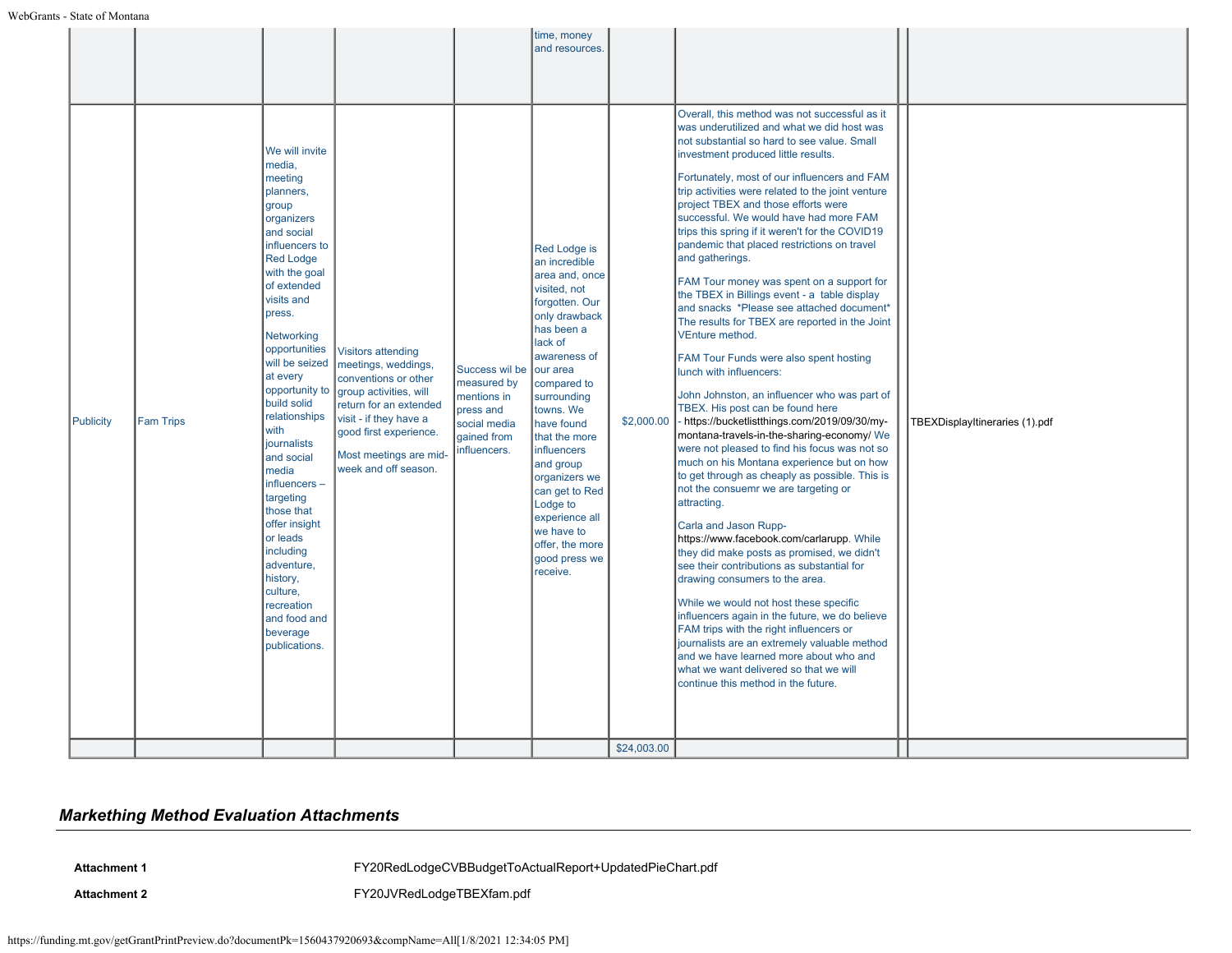| WebGrants - State of Montana |  |
|------------------------------|--|
|                              |  |

| <b>Attachment 3</b>  |  |  |
|----------------------|--|--|
| <b>Attachment 4</b>  |  |  |
| <b>Attachment 5</b>  |  |  |
| Attachment 6         |  |  |
| <b>Attachment 7</b>  |  |  |
| <b>Attachment 8</b>  |  |  |
| <b>Attachment 9</b>  |  |  |
| <b>Attachment 10</b> |  |  |

# *Marketing Method Budget*

| <b>Marketing Segment</b> | <b>Marketing Method</b>              | Bed tax funded budget | Non bed tax funded budget (optional) |
|--------------------------|--------------------------------------|-----------------------|--------------------------------------|
| Consumer                 | Electronic Adv - Newsletter, E-blast | \$1,300.00            | \$0.00                               |
| Consumer                 | <b>Travel Guide</b>                  | \$2,725.00            | \$0.00                               |
| Consumer                 | <b>Social Media</b>                  | \$200.00              | \$0.00                               |
| Consumer                 | <b>Joint Ventures</b>                | \$5,000.00            | \$0.00                               |
| Consumer                 | <b>Printed Material</b>              | \$5,000.00            | \$0.00                               |
| Consumer                 | <b>Online/Digital Advertising</b>    | \$3,500.00            | \$0.00                               |
| Consumer                 | <b>Print Advertising</b>             | \$4,103.20            | \$0.00                               |
|                          |                                      | \$21,828.20           | \$0.00                               |
| Events                   |                                      | \$0.00                | \$0.00                               |
|                          |                                      | \$0.00                | \$0.00                               |
| <b>Marketing Support</b> | Administration                       | \$5,374.74            | \$0.00                               |
| <b>Marketing Support</b> | <b>Opportunity Marketing</b>         | \$2,000.00            | \$0.00                               |
| <b>Marketing Support</b> | TAC/Governor's Conference meetings   | \$2,225.00            | \$0.00                               |
| <b>Marketing Support</b> | VIC Funding/Staffing/Signage         | \$1,500.00            | \$0.00                               |
|                          |                                      | \$11,099.74           | \$0.00                               |
| Publicity                | <b>Fam Trips</b>                     | \$1,150.00            | \$0.00                               |
|                          |                                      | \$1,150.00            | \$0.00                               |
|                          |                                      | \$34,077.94           | \$0.00                               |

# *Miscellaneous Attachments*

| <b>Description</b>                      | <b>File Name</b>                            | <b>File Size</b> |
|-----------------------------------------|---------------------------------------------|------------------|
| Visitor Stats for 2018                  | 2018 VIC Count for CVB FY20.pdf             | 159 KB           |
| Beartooth Highway Economic Impact Study | Beartooth Highway Economic Impact Study.pdf | 4.4 MB           |
| FY20 Marketing Plan Red Lodge           | FY20 Red Lodge CVB Marketing Plan.pdf       | 344 KB           |
| 2018 Travel Planner Results             | Travel Planner Results 2018.pdf             | 61 KB            |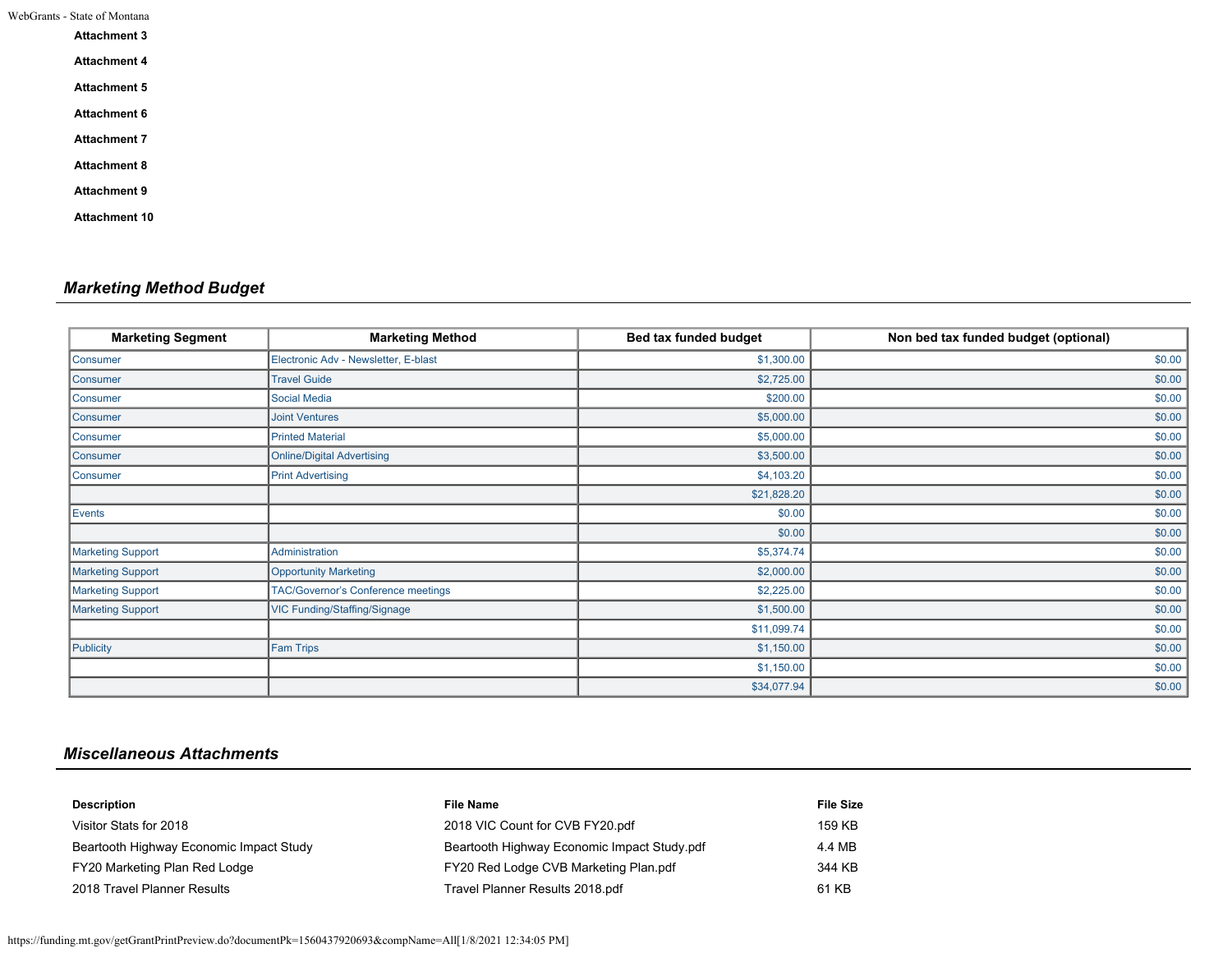# *Reg/CVB Required Documents*

| <b>Description</b>                                 | File Name                                   | <b>File Size</b> |
|----------------------------------------------------|---------------------------------------------|------------------|
| Red Lodge Application for Lodging Tax Revenue FY20 | Application for Lodging Tax Revenue Y20.pdf | 369 KB           |
| Red Lodge Certificate of Compliance FY20           | Certificate of Compliance FY20.pdf          | 526 KB           |
| Red Lodge Pledge of Understanding FY20             | Pledge of Understanding FY20.pdf            | 405 KB           |